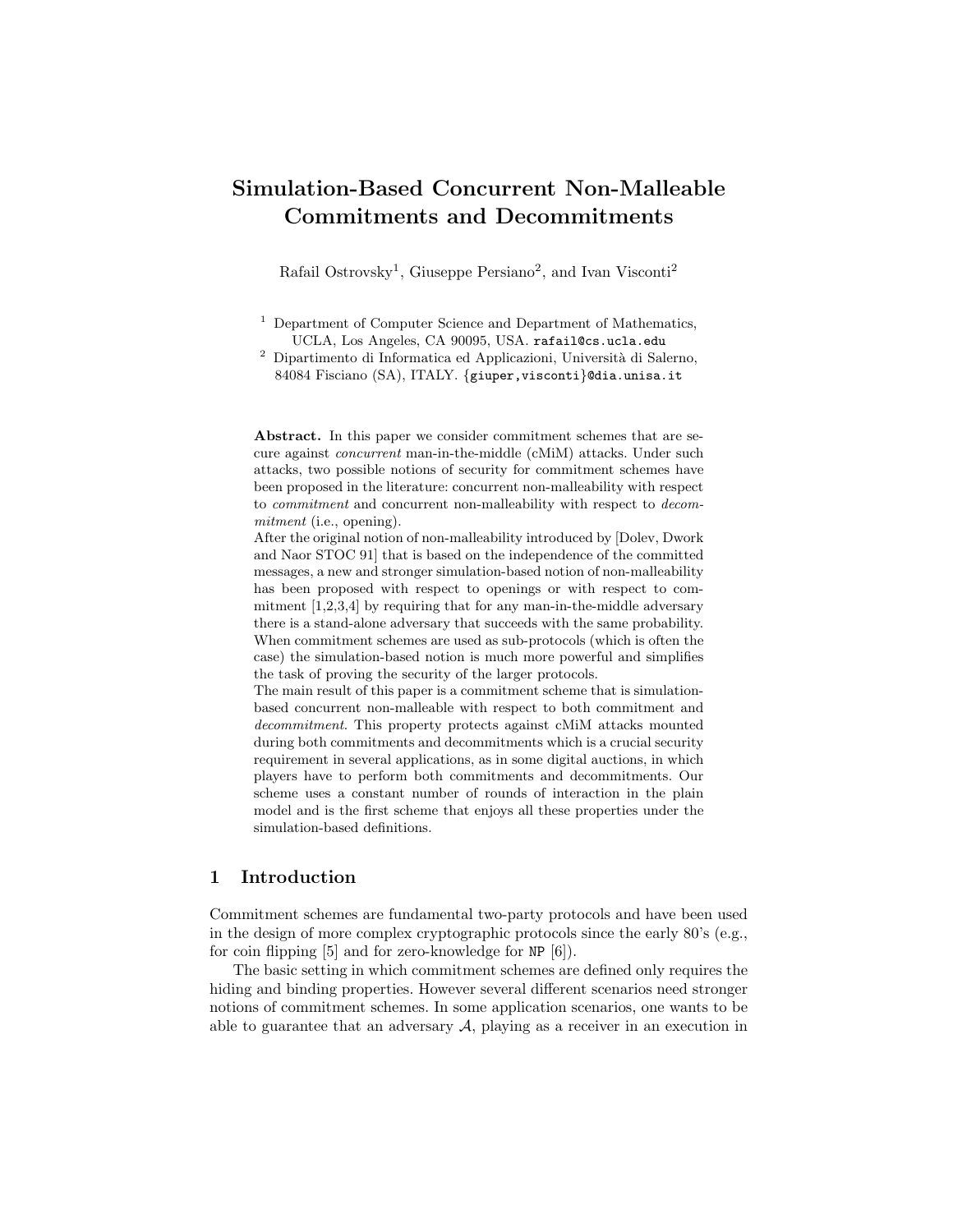which a honest committer commits to message  $m$ , is not able to commit to a related value  $\tilde{m}$  to a honest receiver in another execution in which  $\mathcal{A}$  plays as a committer. It is easy to observe that the hiding property does not guarantee this extra property. This type of adversary is called a *man-in-the-middle* adversary (as the adversary plays in between two honest players). Commitment schemes secure with respect to these attacks are called *non-malleable* commitments.

Two notions of non-malleable commitments have been considered in the literature. A commitment scheme that is non-malleable with respect to commitment (in short NMc), first defined by Dolev, Dwork, and Naor [7] guarantees that no polynomial-time man-in-the-middle adversary  $A$  can *commit* to a message  $\tilde{m}$ that is related to the message  $m$  committed by the honest committer. Instead, a commitment scheme that is non-malleable with respect to decommitment (also known as non-malleable with respect to opening), (in short NMd), first defined by Di Crescenzo, Ishai and Ostrovsky [1] guarantees that after the commitment phase, no polynomial-time man-in-the-middle adversary  $A$ , observing the decommitment to  $m$  of the honest committer, obtains an advantage to *decommit* its commitment to a message  $\tilde{m}$  that is related to m.

The need for non-malleable cryptography has been first pointed out in the seminal paper by Dolev, Dwork and Naor [7] who also gave constructions for nonmalleable encryption, non-malleable zero-knowledge proofs and non-malleable commitments. The constructions for non-malleable commitments of [7] required  $O(\log k)$  rounds, where k is the security parameter. The non-malleability notion of [7] is based on the independence of the committed/decommitted messages played by the man-in-the-middle with respect to the ones played by the sender.

The first non-interactive non-malleable commitment scheme (in the common random string model) was shown by Di Crescenzo, Ishai and Ostrovsky [1] (with further efficiency improvement in [2]). They also introduced a new notion of nonmalleability by requiring that for any man-in-the-middle adversary there exists a stand-alone simulator with essentially the same success probability. This new simulation-based notion is stronger than the one of Dolev, Dwork and Naor [7] and is much more useful when a commitment scheme is used as sub-protocol since the security of the larger protocol can be proved more easily by using the simulator associated with the commitment scheme.

The first constant-round non-malleable commitment scheme in the plain model (i.e., without setup assumptions such as a common reference string) has been given by Barak [8] under the assumption of the existence of trapdoor permutations and hash functions that are collision resistant against subexponential-time adversaries. Pass and Rosen [3] reduced the assumption to the existence of hash functions that are collision resistant against polynomial-time adversaries using simulation-based definition. Pass and Rosen [3] gave two different simulation-based schemes: one that is NMc and one that is NMd.

More recently, Pass and Rosen [4] have considered concurrent man-in-themiddle attacks (cMiM attacks) where the man-in-the-middle can be active in any polynomial number of executions as a receiver and as a committer. A commitment scheme that is secure against cMiM attacks is called *concurrent non*-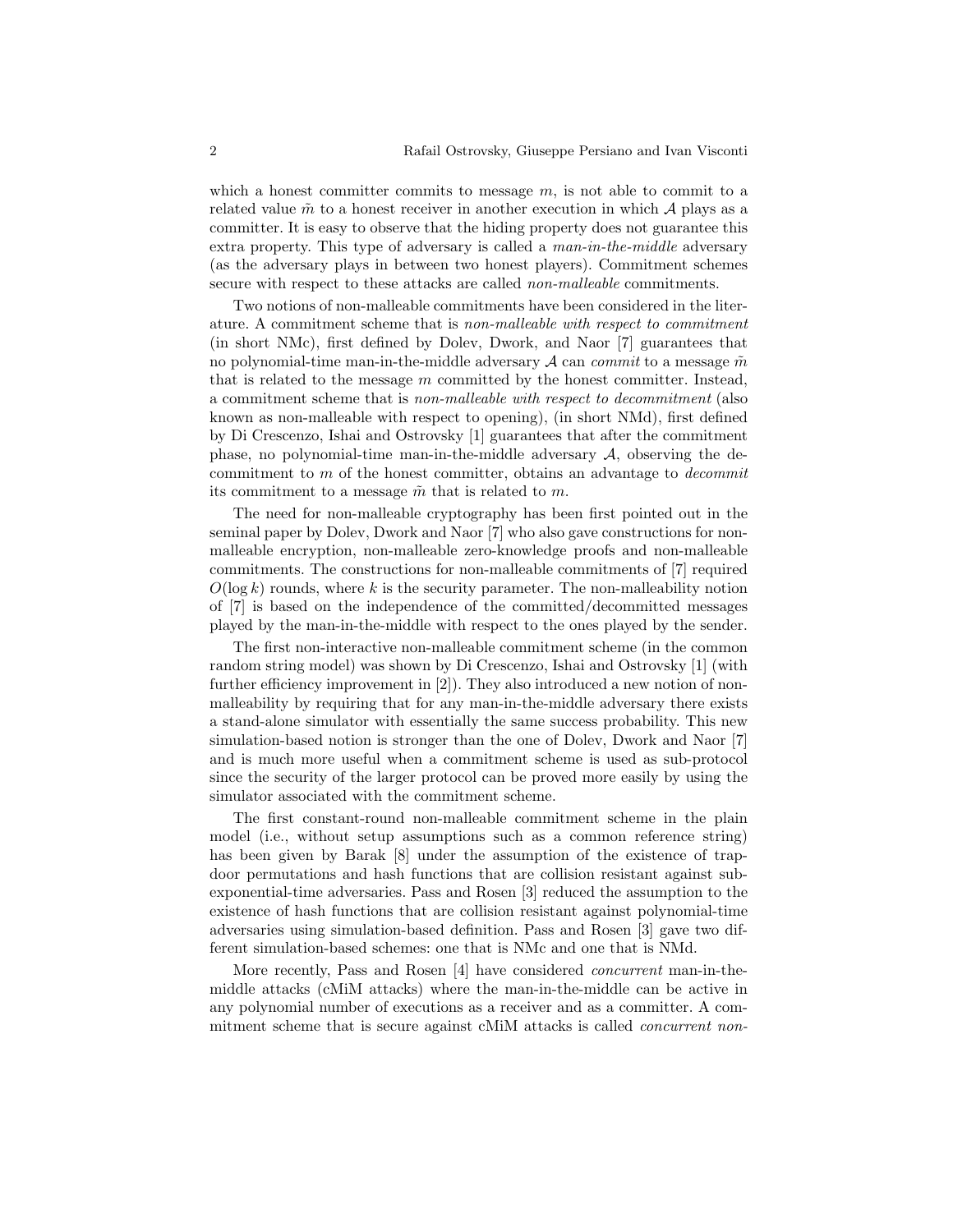malleable. As before, we can have two notions of concurrent non-malleable commitment schemes: concurrent NMc and NMd commitment schemes. Pass and Rosen in [4] showed that the NMc scheme of [3] is actually a simulation-based concurrent NMc. This implies that simulation-based security is guaranteed if the commitments are concurrently executed but decommitments are not. Their paper leaves as an open problem the construction of constant-round commitment schemes that are simulation-based concurrent NMd. The scheme of [4] enjoys a weaker notion of non-malleability with respect to decommitment that only focuses on the independence of the opened messages [7].

The security of the scheme of [4] relies on the assumption that commitments and decommitments do not overlap in time. We retain this assumption in our schemes. This assumption is motivated by the fact that several important applications have such a separation (e.g., electronic auctions where first all parties send their hidden bids, and only in a second phase they decommit their bids).

Our results. Our main result consists in the construction in the plain model of a constant-round commitment scheme that is simultaneously concurrent NMc and NMd under the simulation-based definition of [3,4]. This implies that security is preserved when polynomially many commitment phases are concurrently executed and when subsequently polynomial many decommitment phases are concurrently executed. This solves a problem left open by the results of [4] and allows one to securely run some commitment-based applications (e.g., digital auctions) by only requiring a constant number of rounds. We follow [4] in that concurrent non-malleability is guaranteed only if commitments and decommitments do not overlap in time (which is the case in several applications).

Our scheme builds and extends multiple techniques. In particular, our scheme uses the perfect NMZK argument of knowledge of [3,4,9] but in a critically different manner. Indeed, whereas in [3,4] the perfect NMZK argument of knowledge is simply combined with a (potentially malleable) commitment scheme and a signature scheme, to achieve security in a concurrent setting we also employ a technique by Feige [10] and a more sophisticated rewind technique. Furthermore, the simulator used by [3,4] works in a straight-line fashion including non-blackbox techniques. Our result, instead, combines the straight-line simulation with a new rewinding simulation that still avoids the well known problems of using rewinds in concurrent settings [11]. Our approach also includes and extends some of the techniques developed for building concurrent NMZK in the bare publickey model [12,13]. Finally we stress that in [3] non-malleability with respect to commitment is considered only with respect to statistically binding commitments. Here, perhaps somewhat surprisingly, we show that it is possible to have non-malleable commitments with respect to commitments that are not statistically binding. This is crucially used in our main result since the constant-round NMc and NMd commitment scheme that we show is not statistically binding.

We also remark that the recent work of Barak et al. [14] obtains concurrent non-malleable zero-knowledge with a poly-logarithmic round complexity, and thus does not seem to help for achieving constant-round simulation-based concurrent non-malleable commitments.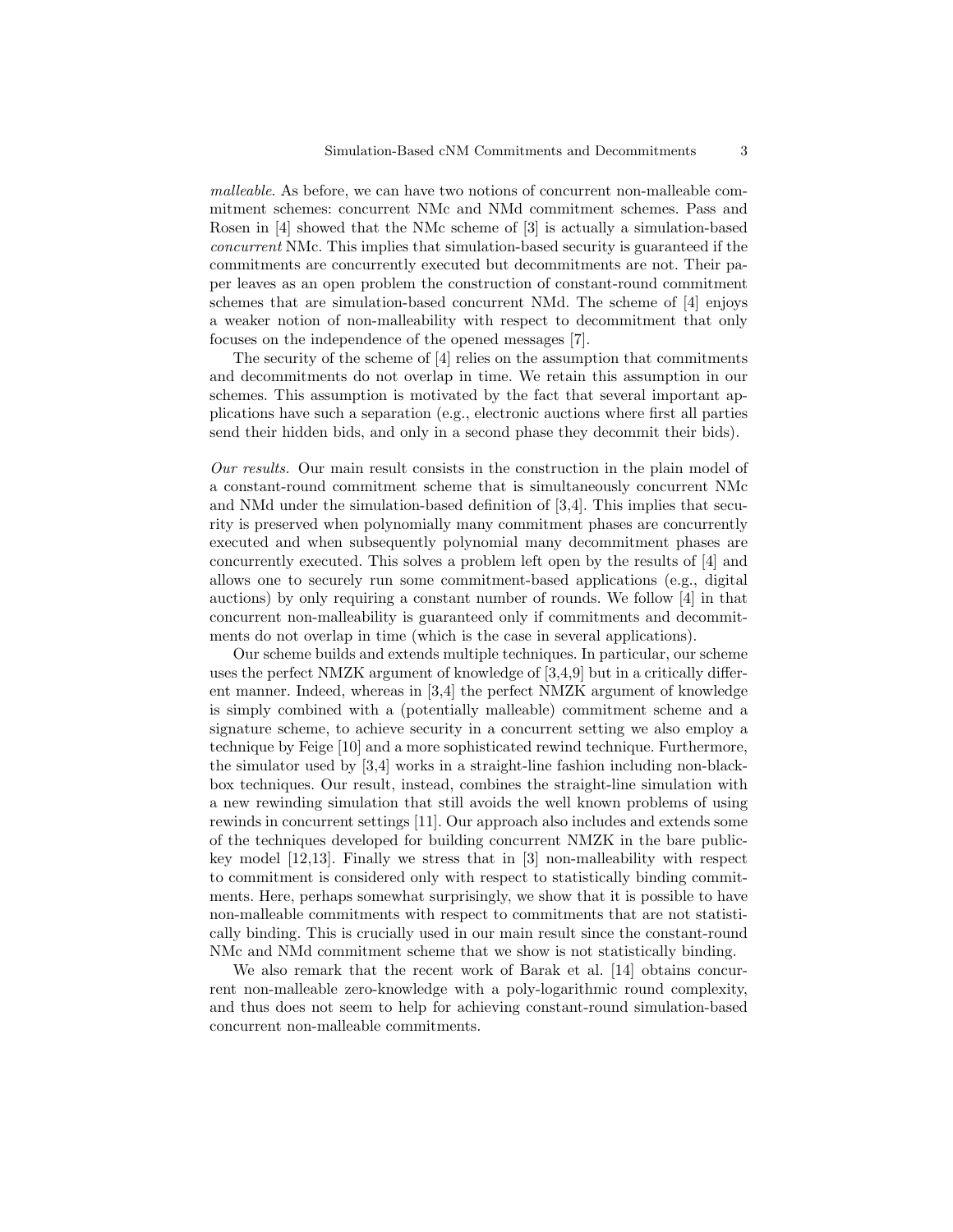## 2 Simulation-Based Non-Malleable Commitments

Since all our results concern the simulation-based notion of non-malleability, we will concentrate on this notion only. Here we start by considering concurrent non-malleable commitment schemes; that is, commitments schemes that are secure under Concurrent Man-in-the-Middle attacks (cMiM attacks). Informally speaking, a non-malleable commitment scheme guarantees that the value committed to (or the value that is decommitted) by a polynomial-time adversary A is independent of the value simultaneously committed (or the value that is decommitted) to  $\mathcal A$  by a honest committer. We assume that  $\mathcal A$  has full power over the scheduling of the messages in the two sessions (the one in which  $A$  is a committer and the one in which  $A$  is a receiver). Following [1,2,3,4], we formalize this notion by comparing two executions: the man-in-the-middle execution (the MiM execution) and the simulated execution. We denote the security parameter by  $k$  and consider the concurrent case where the adversary  $A$  receives and send a polynomial number of commitments.

The Dolev-Dwork-Naor notion of non-malleability. Informally speaking, nonmalleability with respect to commitment guarantees that the commitment computed by the MiM adversary corresponds to a message that is independent from the one committed to by the honest committer. In [7], dependency of the values m and  $\tilde{m}$  has been formalized through a poly-time computable relation  $\mathcal R$  for which  $\mathcal{R}(m, \tilde{m}) = 1$ . Specifically, Doley, Dwork and Naor [7] defined non-malleability with respect to commitment by requiring that for any man-in-the-middle adversary  $\mathcal A$  and any polynomial time computable relation  $\mathcal R$ , there exists a poly-time stand-alone adversary S whose success probability in committing to a value  $\tilde{m}$  so that  $\mathcal{R}(m, \tilde{m}) = 1$  is at least as good as  $\mathcal{A}$ 's success probability. Non-malleability with respect to decommitment  $[1]$  instead considers the ability of  $A$  to decommit to a value  $\tilde{m}$  that is related to m. Notice that under the definition of [7], if  $\mathcal A$  is no more likely to commit to a related value than S and the commitment is statistically binding, then A is also no more likely to decommit to a related value. This is true regardless of whether  $A$  is given the decommitment information or not. So under this definition, any (statistically binding) commitment that is NMc is also NMd.

A (stronger) simulation-based notion of non-malleable commitments. In this work we adopt the simulation-based definition [1,2,3,4], which requires that the value  $\tilde{m}$  committed to by S in the stand-alone execution is computationally indistinguishable from the value committed to by  $A$  in the man-in-the-middle execution. To have a meaningful definition of non-malleability with respect to decommitment, since  $A$  obtains the message m committed by the honest sender before decommitting its commitment,  $S$  is assumed to obtain  $m$  before decommitting its commitment. It is not clear that with respect to the simulationbased definition, non-malleability with respect to commitment still implies nonmalleability with respect to decommitment. The problem here is that (unlike in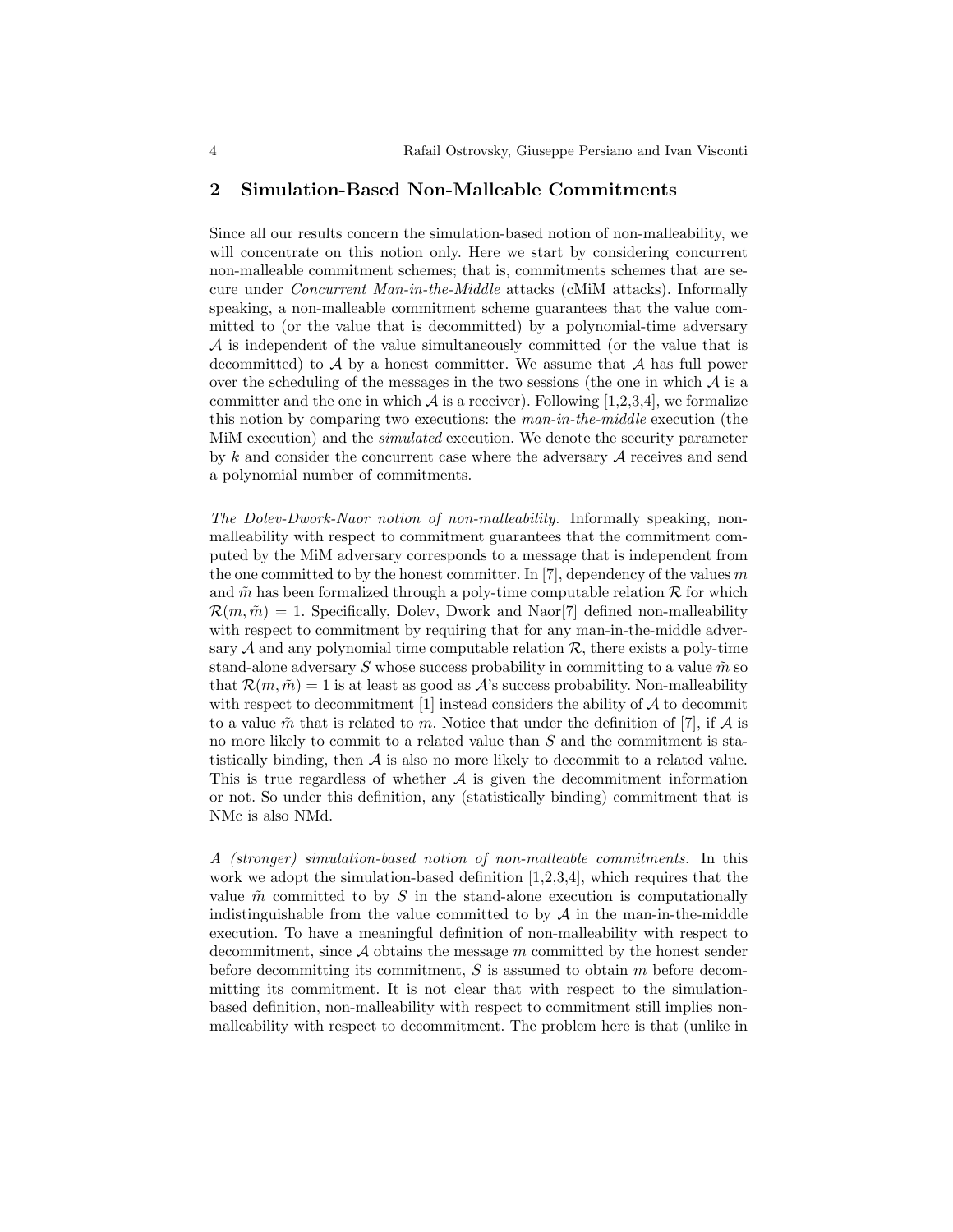the  $[7]$  definition), one would like the success probability of S (i.e., the probability that the stand-alone simulator playing with a honest receiver correctly completes the decommitment phase) to be only negligibly far from  $\mathcal{A}$ 's success probability. Indeed, in the  $\mathcal{N\!M}c$  schemes in the plain model of [3,4], the simulator  $S$  generates a bogus commitment that is being fed to  $A$ . However, after having committed to some value, S is stuck with the bogus value and it is not clear how to enable S to decommit it to A as m. (In the common reference string  $(CRS)$  model, the situation is easier, as CRS could be arranged so that  $S$  can use "equivocal" commitments that can be decommitted to any value, while  $A$  forced to use statistically-binding on CRS commitment [1,2]. Here,we concentrate on the plain model without the CRS, and hence this approach does not work).

From the above discussion we have that the constant-round commitment scheme  $NMc$  of [3] that is proved to be NMc, does not seem to be NMd (according to the simulation-based definition of [3]) or, at least, no evidence of this is provided by the proof of [3]. Specifically, the simulator that computes  $c = \textsf{SBCom}(0^k, s)$  in the commitment phase cannot open c as m since the decommitment phase simply consists in the decommitment phase of SBCom which is *statistically* binding. Therefore under the simulation-based notion of non-malleability, the proof that  $\mathcal{NMC}$  is an NMc commitment scheme does not seem to extend to prove that  $\mathcal{N\!M}c$  is also NMd. We stress that in [3,4], only the commitment phase is considered for proving NMc, and since the decommitment phase as discussed above is quite problematic, their security proof implicitly requires that the commitment and decommitment phases do not overlap in time.

NMc does not necessarily require statistical binding. When statistically binding commitments are considered, the commitment phase encodes the unique message to which the commitment can be later decommitted. Indeed, even in case the adversarial committer is unbounded there is no way for him to violate the binding property. Since NMc considers the message committed in the commitment phase, the statistical binding property guarantees that this non-malleability notion is well defined, and indeed in [3] the authors consider the notion of NMc only for statistically binding commitment schemes. Intuitively, NMc seems far more problematic in case the scheme is not statistically binding (but only computationally binding), since the commitment phase does not uniquely specify the message that is going to be decommitted. Therefore, the meaning of NMc for an unbounded adversarial committer is unclear. We observe though that NMc commitments are meant to be secure against polynomial-time MiM adversaries for which the computational binding property still holds. It is therefore potentially possible to have a commitment scheme that is not statistically binding (i.e., binding does necessarily hold in case the adversarial committer is unbounded) but however still is NMc as at the end of the commitment phase it is always possible to determine the message committed by the polynomial-time MiM and by the honest sender. Indeed, in this paper, we show commitment schemes that are not statistically binding but that are NMc commitment schemes and, at the same time, NMd. To define NMc we will use the concept of "message committed to by an adversary  $A$  during the commitment phase." By this we mean the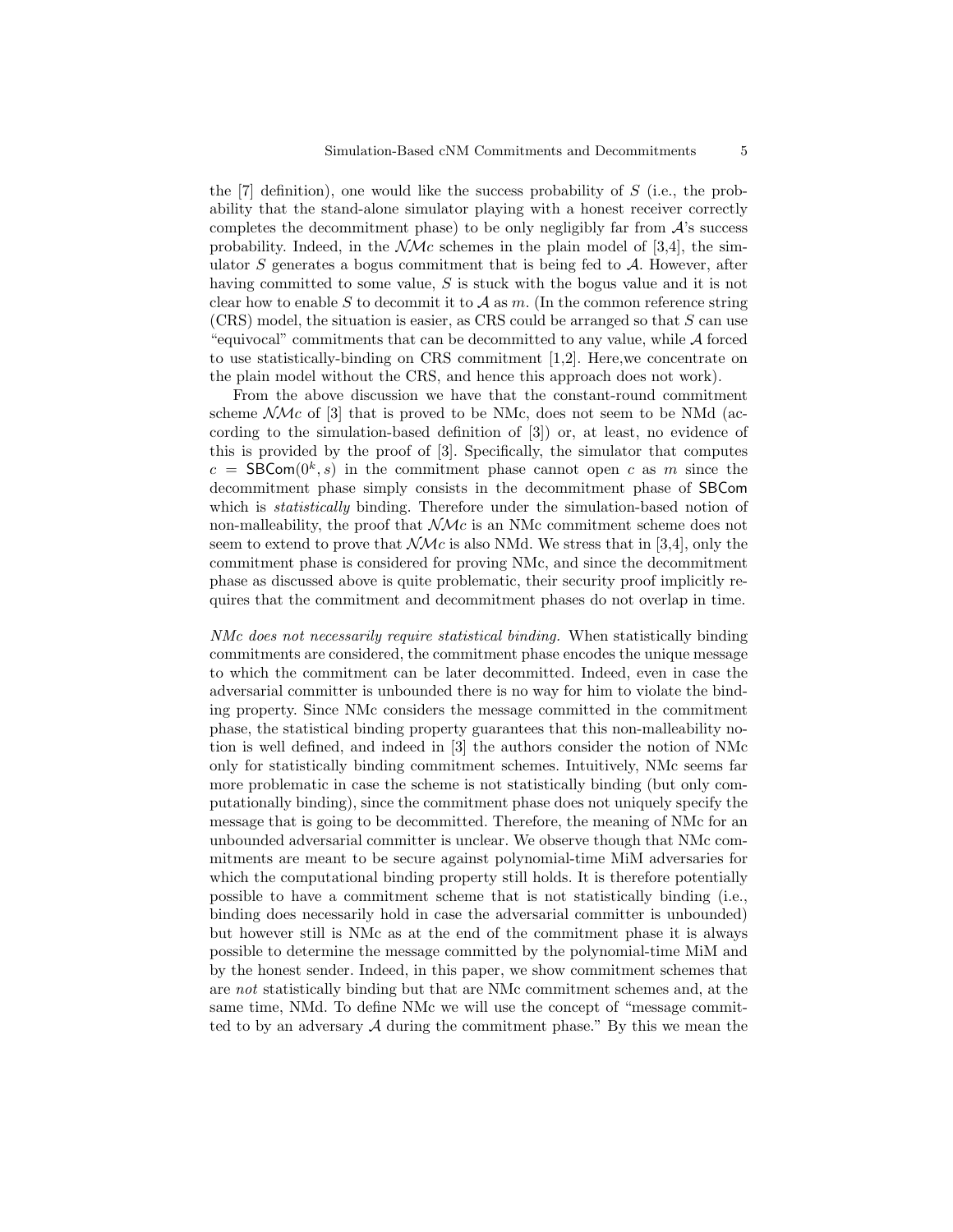following. We will consider commitment schemes in which, for all adversaries  $\mathcal{A}$ , and for each possible transcript trans of the interaction between adversary  $A$ and a honest receiver  $R$  such that  $R$  accepts the commitment, there exists (statistically) only one message  $m$  that is consistent with trans; that is, for which there exist random coin tosses that give trans. We stress that statistically hiding commitment schemes do not have the above property and thus our definition is not suitable for these commitment schemes.

For lack of space, in the full version of this paper [15] we review the two schemes of  $[3]$  for non-malleable commitments:  $N\mathcal{M}c$  that is NMc and  $\mathcal{N}\mathcal{M}d$ that is NMd and we also show a commitment scheme that combines  $\mathcal{N\!M}c$  and NMd.

#### 3 Simulation-Based cNM Commitments

Following [3,4], we now formalize the concept of a (simulation-based) *concurrent* non-malleable commitment scheme by comparing two executions: the concurrent man-in-the-middle execution (the cMiM execution) and the simulated execution. We denote the security parameter by  $k$ .

The cMiM execution. In the cMiM execution, the cMiM adversary  $A$  is simultaneously participating in  $\mathsf{poly}(k)$  left and  $\mathsf{poly}(k)$  right interactions.

Consider a cMiM execution in which the cMiM adversary A with auxiliary information  $z$  interacts in the  $i$ -th left interaction with a honest committer running on input a message  $m_i$  of length  $\text{poly}(k)$  and in the right interactions with honest receivers. We denote by  $\text{cmin}_{\text{Com}}^{\mathcal{A}}(M, z)$ , where  $M = (m_1, \ldots, m_{\text{poly}(k)}),$ the random variable that associates to the cMiM execution a vector  $\tilde{M}$  whose *i*th component  $\tilde{m}_i$  is defined as follows. If the commitment phase of the *i*-th right interaction ends successfully and its transcript is different from the commitment phase of all the left interactions, then  $\tilde{m}_i$  is the message that A has *committed* to in the *i*-th right interaction. Otherwise,  $\tilde{m}_i = \perp$ .

Similarly, we denote by  $\textsf{cmin}^{\mathcal{A}}_{\textsf{Dec}}(M,z)$  the vector  $\tilde{M}$  whose *i*-th component  $\tilde{m}_i$  is the message that A has *decommitted* in the right interaction. If the *i*-th right interaction is not successful or its transcript (including commitment and decommitment phase) is identical to the transcript of one of the left interactions then  $\tilde{m}_i = \perp$ .

The simulated execution. In the simulated execution we have one party S (called the simulator) that interacts with  $poly(k)$  honest receivers. S works in two phases: in the commitment phase S receives security parameter  $1<sup>k</sup>$  and auxiliary information z and interacts with the honest receivers. We denote by  $\textsf{csis}^S_{\textsf{Com}}(1^k, z)$  the vector  $\tilde{M}$  whose *i*-th component  $\tilde{m}_i$  is the value committed to by  $\tilde{S}$  if the *i*-th commitment phase has been successfully completed. Otherwise  $\tilde{m}_i$  is set equal to ⊥.

Once the commitment phases have been completed, S receives input vector M and interacts with the honest receiver to complete the decommitment phase.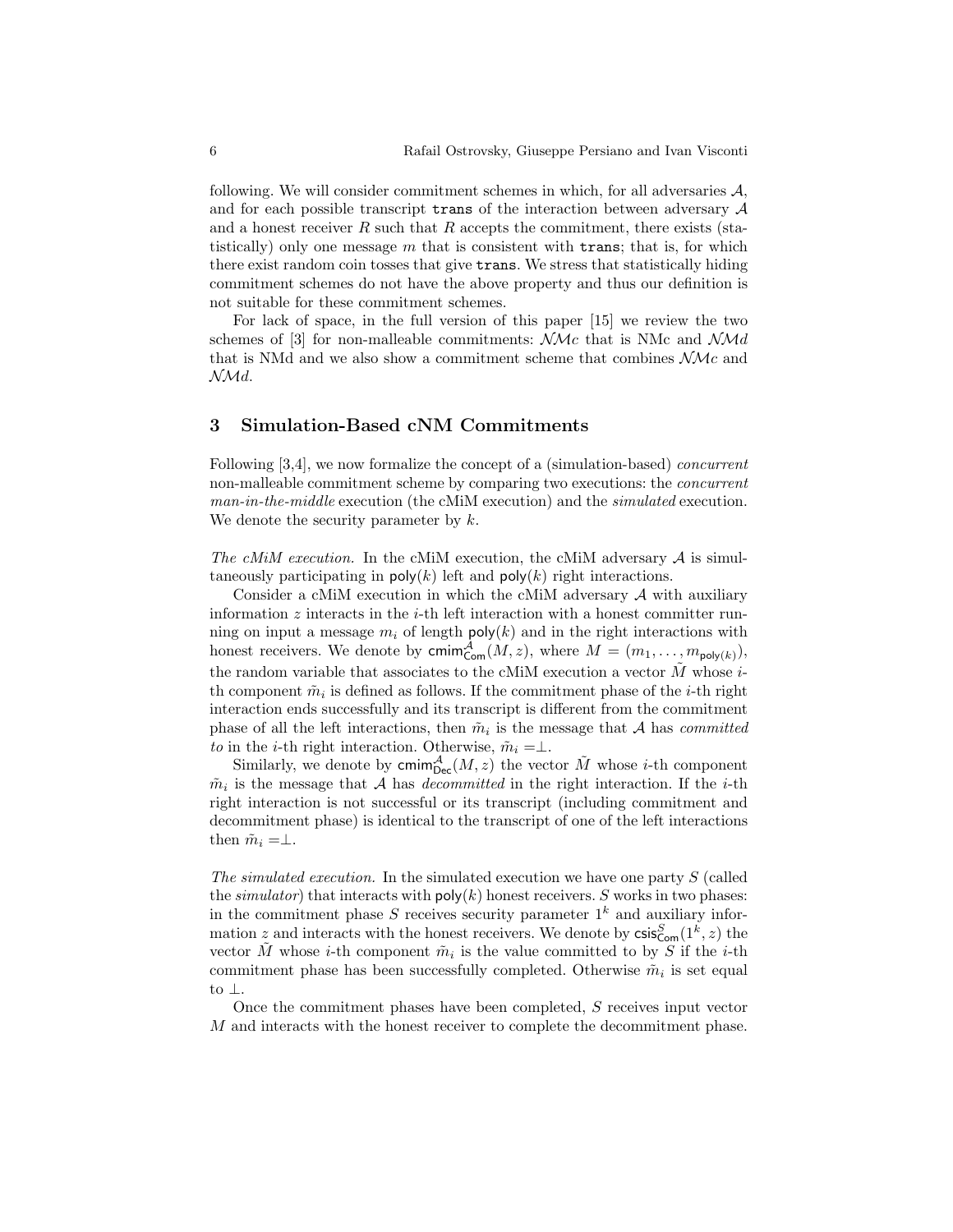We denote by  $\mathsf{csis}_{\mathsf{Dec}}^S(M, z)$  the vector  $\tilde{M}$  whose *i*-th component  $\tilde{m}_i$  is the value decommitted by  $S$  in the *i*-th decommitment phase if it has been successfully completed. Otherwise  $\tilde{m}_i$  is set equal to  $\perp$ .

We have the following definitions (see also [3,4]).

Definition 1. A commitment scheme is simulation-based concurrent non-malleable with respect to commitment (a concurrent NMc commitment scheme) if, for every probabilistic polynomial-time  $cMiM$  adversary A, there exists a probabilistic polynomial time simulator S such that following ensembles are computationally indistinguishable:

$$
\{\operatorname{\mathsf{cmin}}_{\mathsf{Com}}^\mathcal A(M,z)\}_{M\in (\{0,1\}^{\operatorname{\mathsf{poly}}(k)})^{\operatorname{\mathsf{poly}}(k)},z\in \{0,1\}^\star} \text{ and } \{\operatorname{\mathsf{csis}}_{\mathsf{Com}}^S(1^k,z)\}_{z\in \{0,1\}^\star}.
$$

Definition 2. A commitment scheme is simulation-based concurrent non-malleable with respect to decommitment (a concurrent NMd commitment scheme) if, for every probabilistic polynomial-time cMiM adversary  $A$ , there exists a probabilistic polynomial time simulator S such that the following ensembles are computationally indistinguishable:

$$
\{\operatorname{\mathsf{cmin}}_{\mathsf{Dec}}^{\mathcal{A}}(M,z)\}_{M\in(\{0,1\}^{\mathsf{poly}(k)})^{\mathsf{poly}(k)},z\in\{0,1\}^{\star}}
$$

and

$$
\{\mathsf{csis}^S_{\mathsf{Dec}}(M,z)\}_{M\in(\{0,1\}^{\mathsf{poly}(k)})^{\mathsf{poly}(k)},z\in\{0,1\}^\star}.
$$

#### 3.1 Commitment Scheme cNMcd

In this section we present a constant-round commitment scheme cNMcd that enjoys both simulation-based concurrent NMc and simulation-based concurrent NMd. We will use a constant-round tag-based perfect NMZK argument of knowledge nmZK =  $\{\mathcal{P}_t, \mathcal{V}_t\}_t$  for all NP [3], a constant-round witness indistinguishable (wiP, wiV) proof of knowledge (WIPoK) for all NP [16,17], a non-interactive statistically binding commitment scheme Com and a secure signature scheme  $SS = (SG, Sig, Sver)$ . The most sophisticated tool that we use is obtained from a sequence of works by Pass and Rosen.

**Theorem 1** ([3,4,9]). Assume that there exists a family of claw-free permutations. Then for any  $NP$  language  $L$  there exists a constant-round tag-based oneleft many-right perfect cNMZK arguments of knowledge nmZK =  $= {\langle \mathcal{P}_{\texttt{tag}}, \mathcal{V}_{\texttt{tag}} \rangle}$ tag for all NP.

According to the above definition, this theorem says that for any efficient oneleft many-right concurrent man-in-the-middle adversary A that is restricted to one left session there exists an efficient simulator  $S$  that guarantees: 1) the view (including the left proof and all the right proofs) given in output by S is perfectly indistinguishable from the interaction of  $A$  with honest prover and honest verifiers; 2) the extraction succeeds for all accepting right proofs in which the one-left many-right concurrent man-in-the-middle adversary has used a tag not appearing in the left proof.

See the full version [15] of this paper for details about the other tools.

A description of commitment scheme cNMcd is found in Figure 1.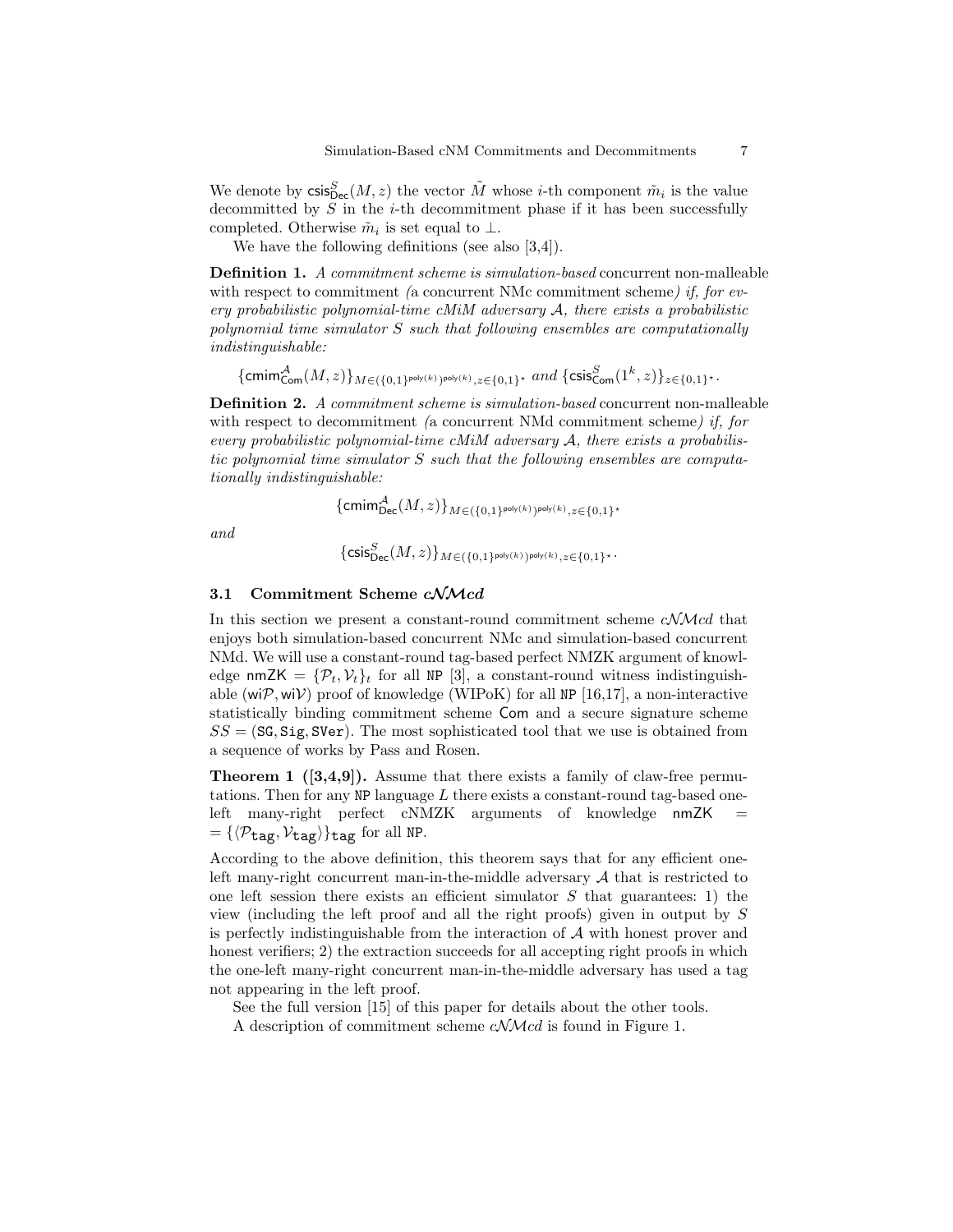Security Parameter:  $1^k$ . Input to Committer:  $m \in \{0,1\}^k$ . Commitment Phase:  $C \to R$ : pick  $s \in \{0,1\}^k$ , set  $c = \text{Com}(m, s)$  and send c to R.  $C \rightarrow R$ : set  $(\text{PK}, \text{SK}) \leftarrow \text{SG}(1^k)$  and send PK to R.  $C \leftrightarrow R: C$  executes the code of  $\mathcal{P}_{PK}$  on input c to prove knowledge of  $m, s \in \{0,1\}^k$  such that  $c = \textsf{Com}(m, s)$ . R executes the code of  $\mathcal{V}_{\textsf{PK}}$  on input c. If  $V_{PK}$  rejects then R aborts.  $R \rightarrow C: \text{ pick } m_0, s_0, m_1, s_1 \in \{0,1\}^k, \text{ set } c_0 = \text{Com}(m_0, s_0), c_1 =$  $\mathsf{Com}(m_1, s_1)$  and send  $c_0$  and  $c_1$  to C.  $R \leftrightarrow C$ : R select a random bit b and executes the code of wiP on input  $(c_0, c_1)$  to prove knowledge of  $\hat{m}, \hat{s} \in \{0, 1\}^k$  such that  $c_0 = \text{Com}(\hat{m}, \hat{s})$  or  $c_1 = \textsf{Com}(\hat{m}, \hat{s})$  using  $(m_b, s_b)$  as witness. C executes the code of wiV on input  $(c_0, c_1)$ . If wiV rejects then C aborts.  $C \rightarrow R$ : let trans<sub>0</sub> be the transcript so far with an extra bit 0 at the end. Set  $\sigma_0 \leftarrow$  Sig(trans<sub>0</sub>, SK) and send  $\sigma_0$  to R. R: if SVer( $trans_0, \sigma_0, PK$ )  $\neq 1$  abort. Decommitment Phase:  $C \rightarrow R$ : send m.  $C \leftrightarrow R$ : C executes the code of  $\mathcal{P}_{\mathbf{P}K}$  on input  $(c, c_0, c_1)$  to prove knowledge of  $\hat{m}, \hat{s} \in \{0,1\}^k$  such that  $c = \textsf{Com}(m, \hat{s})$  or  $c_0 = \textsf{Com}(\hat{m}, \hat{s})$  or  $c_1 =$  $\mathsf{Com}(\hat{m},\hat{s}),$  using  $(m, s)$  as witness. R executes the code of  $\mathcal{V}_{\mathsf{PK}}$  on input  $(c, c_0, c_1)$ . If  $\mathcal{V}_{\mathsf{PK}}$  rejects then R aborts.  $C \rightarrow R$ : let trans<sub>1</sub> be the transcript so far with an extra bit 1 at the end. Set  $\sigma_1 \leftarrow$  Sig(trans<sub>1</sub>, SK) and send  $\sigma_1$  to R. R: if  $SVer(trains_1, \sigma_1, PK) \neq 1$  abort.

Fig. 1. Our concurrent NMc and concurrent NMd commitment scheme cNMcd.

How we achieve concurrent NMd. First of all, we notice that a straight-forward combination of the two commitment schemes of [3] produces a commitment scheme that we call  $N\mathcal{M}cd$  that achieves non-malleability with respect to both commitment and decommitment, when concurrency is not considered. In proving the NMd property one crucially relies on the existence of a simulator extractor for the NMZK argument  $nmZK$ . If one tries to argue that  $N\mathcal{M}cd$  is a concurrent NMd commitment scheme along the same lines, one would need a simulator that simulates concurrent executions; in other words, one would need a concurrent NMZK argument of knowledge. Unfortunately, the existence of a constant-round concurrent NMZK argument system in the plain model is still an open problem.

We use instead a more sophisticated protocol and prove its properties by blending the straight-line simulator of the concurrent NMc commitment scheme of [4] with a sophisticated rewind technique. In using rewinding we have to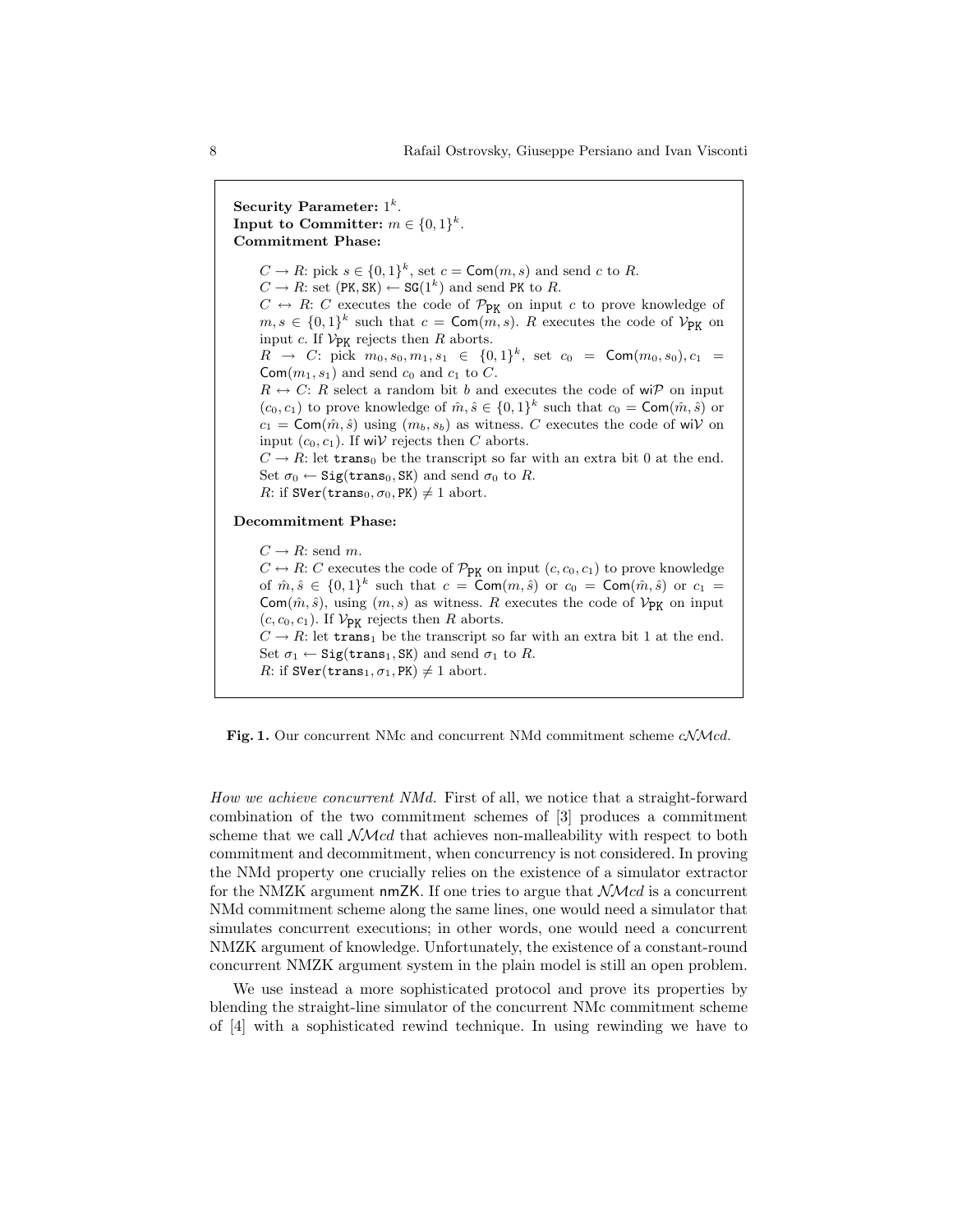be careful as the nested sessions can potentially make the running time super polynomial<sup>3</sup> . Instead, we perform rewinds "in advance," to extract information from the adversary. The simulator is then able to simulate in a straight-line fashion the decommitment phase by using the information extracted by means of rewinds. Our security proof also employs the two-witness technique by [10] and the well known FLS-technique [18].

In somewhat more details, we extend the commitment phase of the concurrent non-malleable commitment scheme of [4] by requiring that the receiver gives a proof of knowledge of a secret. The decommitment phase consists in sending a message and in proving with a NMZK proof that either the message corresponds to the committed one or the sender knows the secret (this is the FLS-technique [18]). Our simulator will extract the secrets of all receivers in the commitment phase and will use them as fake witnesses in the decommitment phase. Note that one could think that the rewinding technique used by the simulator during the commitment phase could blow up its running time since the adversarial receiver could adaptively play different messages when the transcript changes. Fortunately we adopt a non-dangerous rewind technique that does not harm the running time of the simulator. Indeed, the simulator will first play the commitment phase running the honest sender algorithm. Then it will extract the secrets encoded by the receiver in that specific transcript by running an extractor sequentially for each commitment, one-by-one, starting each time from the same transcript. During this extraction procedure the simulator will not be interested in re-committing again or in simulating concurrent sessions, it will simply play again the honest sender procedure in all sessions with the only exception of the one in which it extracts the secret of the receiver. The extracted secret will only be kept in memory by the simulator and will not be used in the commitment phase. Instead, the decommitment phase will be crucially based on the knowledge of the secrets of the receiver, and will allow the simulator to play in straight-line, opening the committed messages as any messages.

We show that an adversary will not be able to use such a secret, since we prove that any successful adversary can be used to break a standard complexitytheoretic assumption by using the two-witness technique of [10] and the nonmalleability of nmZK.

In the next section we prove the properties of commitment scheme  $cN\mathcal{M}cd$ . We will often use the simulation-extractability property of  $nmZK$ . Notice that this property is guaranteed only in case the tag used by the adversary is different from the one used by the other parties. Since in our scheme we use as tag the public key of a signature scheme, and since each phase is only correctly completed if there is a signature under that public key of the transcript of the phase, we assume that the simulation-extractability property always holds, since otherwise the security of the signature scheme is broken. We will detail this argument only when we prove the NMc property for the one-left many-right case (see the discussion below the description of  $Expt_2$ ), in the other cases the argument is quite similar and is omitted.

<sup>&</sup>lt;sup>3</sup> The study of this problem started with the notion of concurrent zero knowledge [11].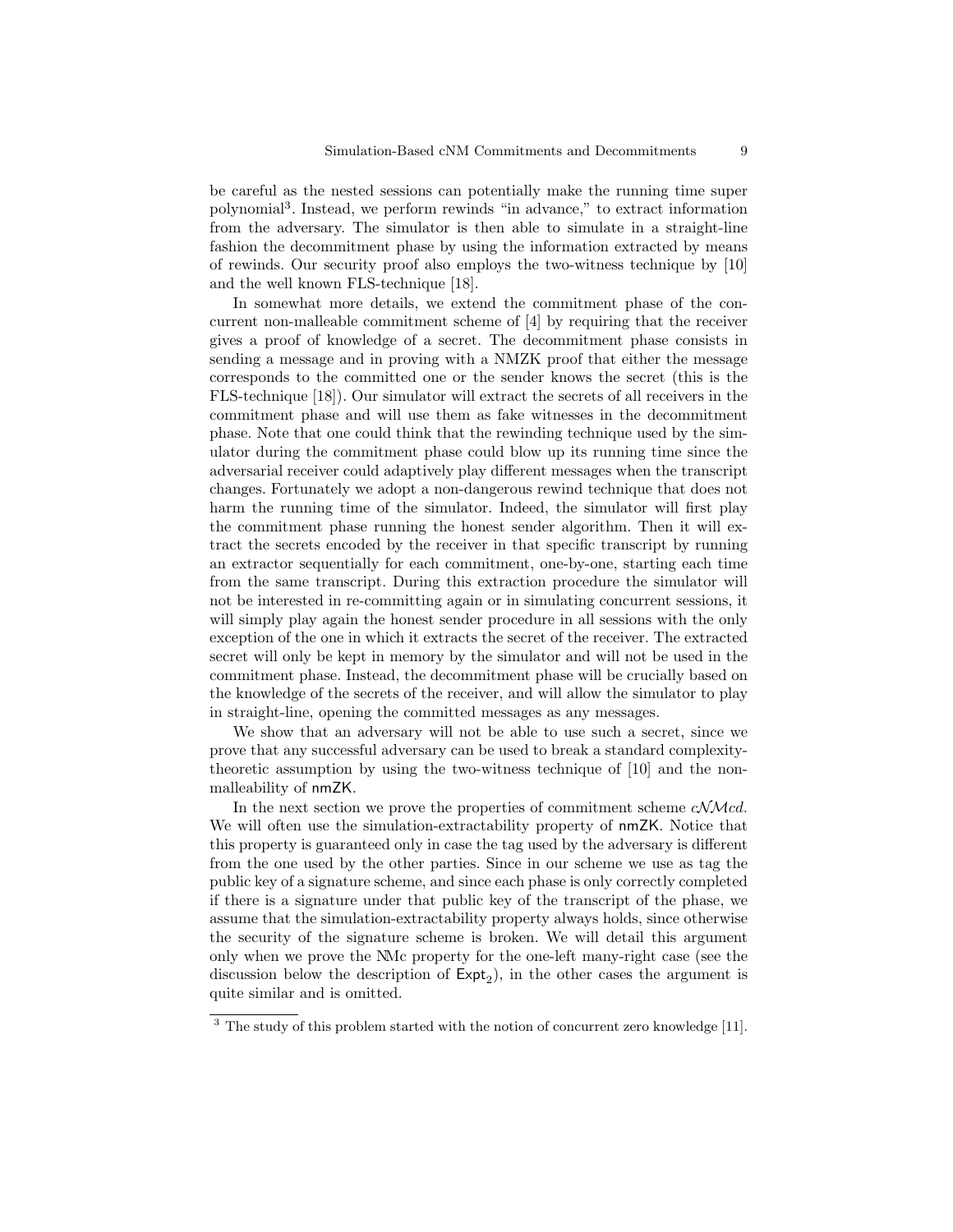Binding. In the proof of concurrent NMd we show that any man-in-the-middle adversary that completes the commitment phase, can later open that commitment only in one way. This property is even stronger than binding (since the classical adversary for the binding property can not play as receiver) thus that proof properly contains the proof of the binding property.

Hiding. Assume by contradiction that there exists an adversarial receiver  $\mathcal A$ that, after the commitment phase distinguishes a commitment to  $m_0$  from a commitment to  $m_1$  with non-negligible advantage. We show how to reduce  $\mathcal A$  to an adversary  $A'$  that breaks the hiding property of Com. Indeed,  $A'$  on input a challenge com (i.e., a commitment of either  $m_0$  or  $m_1$ ), plays the honest committer algorithm with the following two exceptions: com is sent in the commitment phase and the simulator for  $nmZK_{pK}$  is used instead of the honest prover algorithm. Since the simulation for  $nmZK_{PK}$  is perfect, the only chance  $A$  has to guess concerns the value of com. Therefore,  $A'$  by simply giving in output the same bit given in output by  $A$  succeeds in guessing with non-negligible advantage the message committed in com.

Simulation-Based Concurrent NMc. We start by considering the simpler case in which the adversary  $A$  is active in one left commitment and in polynomially many right commitments (a one-left many-right adversary).

The one-left many-right case. For every one-left many-right MiM adversary  $A$ , we consider simulator  $S(z)$  that internally runs  $A(z)$  and provides A with a left commitment by executing the code of the honest committer to commit to  $0^k$  (k is the security parameter). For the right commitments instead  $S$  relays messages between the polynomially many honest receivers and A. We stress that for NMc we only have to consider the commitment phase.

We now prove that for all messages  $m \in \{0,1\}^k$  and all z, we have that

$$
\left|\text{Prob}\left[D(m, \text{cmin}_{\text{Com}}^{\mathcal{A}}(m, z)\right) = 1\right] - \text{Prob}\left[D(m, \text{csis}_{\text{Com}}^S(1^k, z)) = 1\right]\right|
$$

is negligible in  $k$  for all distinguishers  $D$ . We consider hybrid experiments starting with  $\mathsf{Expt}_0(v,z)$ .

 $\text{Expt}_0(v, z)$  is the experiment in which  $\mathcal{A}(z)$  interacts in the left commitment with a honest committer committing to  $v$  and with honest receivers in the right commitments. We denote by  $\tilde{M}$  the vector whose *i*-th component  $\tilde{m}_i$  is defined as follows. If the *i*-th right commitment is successfully completed by  $A$  and its transcript differs from the one of the left commitment then  $\tilde{m}_i$  is the message  $\mathcal A$ has committed to<sup>4</sup> in the *i*-th right commitment. Otherwise  $\tilde{m}_i = \perp$ . Expt<sub>0</sub> $(v, z)$ returns  $D(v, \tilde{M})$ . We set  $p_0(v, z) = \text{Prob}[\text{Expt}_0(v, z) = 1]$ . Obviously, we have that for all z, k and  $m \in \{0,1\}^k$ ,  $p_0(m, z) = \text{Prob}[\ D(m, \text{cmin}_{\text{Com}}^{\mathcal{A}}(m, z)) = 1]$ and that  $p_0(0^k, z) = \text{Prob}[ D(m, \text{cis}_{\text{Com}}^S(1^k, z)) = 1].$ 

<sup>&</sup>lt;sup>4</sup> This is the message that is consistent with the transcript. Since we use a statistically binding commitment scheme there is a unique such message.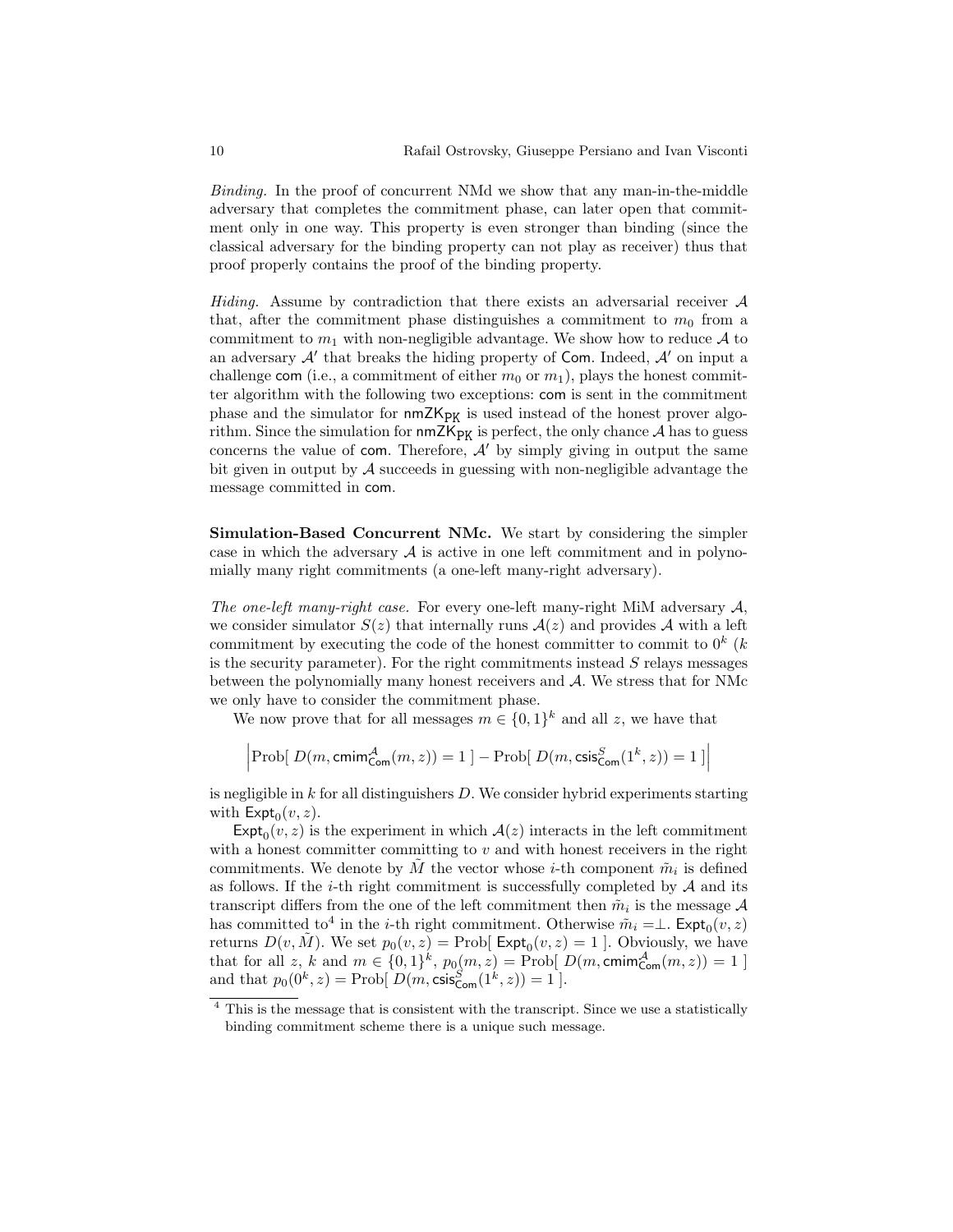To define the next experiment, we observe that  $A$  naturally defines a one-left many-right MiM adversary  $A'$  for nmZK. Specifically, consider the following adversary  $\mathcal{A}'$ .  $\mathcal{A}'(z)$  internally runs  $\mathcal{A}(z)$ .  $\mathcal{A}'$  forwards externally all  $\mathcal{A}'$ 's messages of all the executions of  $nmZK$ . For the execution of  $(wiP, wiV)$  of each right commitment (here  $A$  acts as a verifier),  $A'$  computes the commitment of two random messages and executes the code of wi $\mathcal{P}$ . For the executions of (wi $\mathcal{P}$ , wi $\mathcal{V}$ ) of the left commitments,  $A'$  executes the code of wiv. Now let  $S'$  be the simulatorextractor of  $nmZK$  for adversary  $A'$ .

Experiment  $\text{Expt}_1(v, z)$  differs from  $\text{Expt}_0(v, z)$  in that we have the simulator  $\mathcal{S}'$  for adversary  $\mathcal{A}'$  instead of  $\mathcal A$  that is playing with the honest prover and honest verifiers for  $nmZK$ . More precisely, in the left commitment of  $\textsf{Expt}_1(v,z)$ , we first compute  $com = Com(v, s)$  and  $(PK, SK) = SG(1^k)$  and then run S' on input com, tag PK and z. All other steps (executions of  $(wiP, wiV)$  and signatures) are performed just like in  $\text{Expt}_0(v, z)$ . Let View be the view output by  $\mathcal{S}'$  and define vector  $M$  as follows. If the *i*-th right commitment in View is successfully completed and its transcript differs from the one of the left commitment, then set  $\tilde{m}_i$  equal to the message committed to (again, this message is unique since Com is statistically binding) by A. Otherwise, set  $\tilde{m}_i = \perp$ . Finally, Expt<sub>1</sub> $(v, z)$ outputs  $D(v, \tilde{M})$ . We set  $p_1(v, z) = \text{Prob}[\text{Expt}_1(v, z) = 1]$ . By the perfect NMZK property of nmZK, we have that  $p_0(v, z) = p_1(v, z)$  for all v and z.

Experiment  $\textsf{Expt}_2(v, z)$  differs from  $\textsf{Expt}_1(v, z)$  in the way in which vector  $\tilde{M}$  (and consequently the output) is computed. Specifically, in  $\textsf{Expt}_2(v, z)$  we set  $\tilde{m}_i$  as the message that has been extracted by  $\mathcal{S}'$  as part of the witness for the *i*-th right execution of nmZK. If no message is extracted then  $\tilde{m}_i = \perp$ . We set  $p_2(v, z) = \text{Prob}[ \text{ Expt}_2(v, z) = 1].$ 

Denote by  $\tilde{PK}_i$  the signature public key used as a tag for the *i*-th right execution of nmZK in View and by PK the signature public key used as a tag for the left execution of  $nmZK$  in View. First of all observe that, for all i, if the transcript of the i-th right commitment of View differs from the one of the left commitment then, by the security of the signature scheme, the probability that  $\tilde{\text{PK}}_i = \text{PK}$  is negligible. Therefore, for each i, only two cases have non-negligible probability. In the first case the transcript of the  $i$ -th right commitment is equal to the one of the left commitment (and thus  $PK_i = PK$ ). Then we observe that in this case  $\tilde{m}_i = \perp$  both in  $\text{Expt}_1(v, z)$  and in  $\text{Expt}_2(v, z)$ . If instead the transcript of the i-th right commitment differs from the one of the left commitment and  $\tilde{\text{PK}}_i \neq \text{PK}$  then, by the extraction properties of  $\mathcal{S}'$ , the value  $\tilde{m}_i$  extracted by  $\mathcal{S}'$  is not the value committed to by  $A$  in View with negligible probability. Therefore we conclude that  $|p_2(v, z) - p_1(v, z)|$  is negligible for all v and z.

We now conclude the proof by showing that for all k and for all  $v \in \{0,1\}^k$ ,  $|p_2(v, z) - p_2(0^k, z)|$  is negligible. Suppose that it is not and thus for infinitely many k there exists  $v_k \in \{0,1\}^k$  and z such that  $|p_2(v_k, z) - p_2(0^k, z)| \ge$  $1/poly(k)$ . Then, we can construct the following adversary B that breaks the hiding of Com. B receives  $\hat{c}$  that is a commitment to either  $0^k$  or  $v_k$  and executes  $\textsf{Expt}_2(v_k, z)$  by setting in the left commitment phase  $c = \hat{c}$ . We notice that  $\textsf{Expt}_2$  can be executed in polynomial time even though the message committed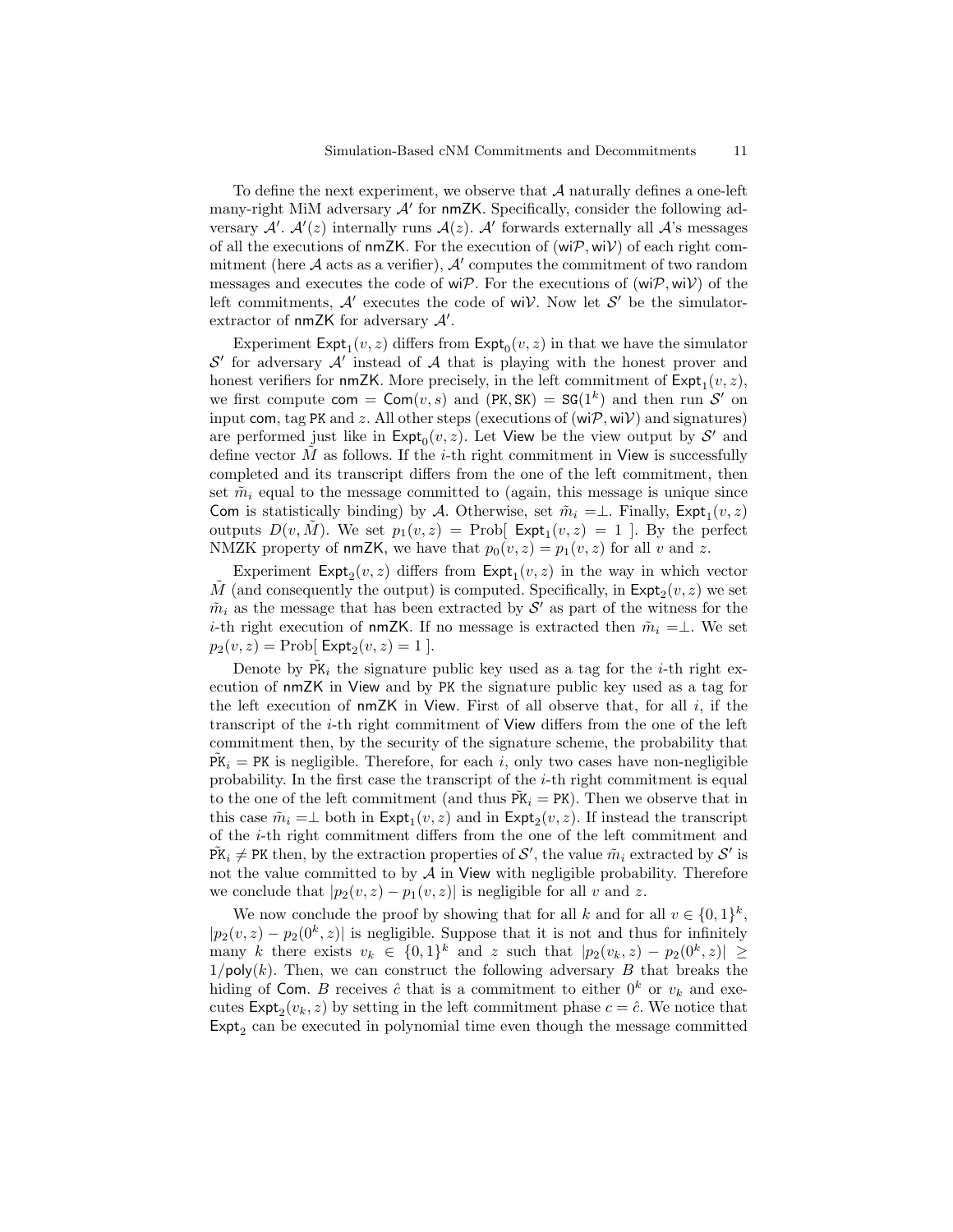to by  $c$  in the left interaction is not known. From the output of the experiment B has a non-negligible advantage in guessing the committed bit.

We have shown that both  $|p_0(v_k, z) - p_2(v^k, z)|$  and  $|p_2(v_k, z) - p_2(0^k, z)|$  are negligible, Using again the same arguments, it follows that  $|p_2(0^k, z) - p_0(0^k, z)|$ is negligible. Therefore, we have that  $\left|\text{Prob}\right| D(m, \text{cmin}_{\text{Com}}^{\mathcal{A}}(m, z)) = 1 \right|$  – Prob[ $D(m, \text{cis}_{\text{Com}}^S(1^k, z)) = 1$ ]  $| = |p_0(v^k, z) - p_0(0^k, z)|$  is negligible.

The many-left many-right case for concurrent NMc. We now consider the manyleft many-right case. For concurrent MiM adversary  $A$ , we consider simulator  $S(z)$  that runs  $A(z)$  internally and executes the code of the honest committer on input  $0^k$  for all left commitments. For the right interactions, S relays messages between the external receivers and  $A$ . Notice that if we have only one left commitment  $S$  coincides with the simulator we used for proving non-malleability with respect to one-left many-right MiM.

Assume by contradiction that there exists a distinguisher D that distinguishes cmim $\mathcal{A}_{\mathsf{Com}}(M,z)$  and csis $\mathcal{S}_{\mathsf{Com}}(1^k,z)$ . Let  $l = \mathsf{poly}(k)$  be the number of left commitments and, for  $i = 0, \ldots, l$ , consider hybrid experiment  $\textsf{Expt}^{\mathcal{A}}_i$  defined as follows. Let  $M = (m_1, \ldots, m_l)$  be a vector of messages. In  $\text{Expt}_i^{\mathcal{A}}(M, z)$ , adversary  $A$  is run on input z and the j-th honest left committer commits to  $m_j$ if  $j \leq i$  and to  $0^k$  otherwise. Expt<sup> $A$ </sup> $(M, z)$  outputs a vector whose *i*-th component consists of the messages committed to by  $A$  in the *i*-th right commitment if it has been successfully completed by  $\mathcal A$  and if its transcript differs from the transcripts of all the left commitments. If this is not the case then the i-th component of the output of  $\text{Expt}_i^{\mathcal{A}}(M, z)$  is set equal to  $\perp$ . Obviously, for all M and  $z$ ,  $\text{Expt}_0^{\mathcal{A}}(M, z)$ coincides with  $\text{cis}_{\text{Com}}^S(1^k, z)$  and  $\text{Expt}_l^{\mathcal{A}}(M, z)$  with  $\text{cmin}_{\text{Com}}^{\mathcal{A}}(M, z)$ . If there exists a probabilistic polynomial time distinguisher  $D$  that distinguishes between csis<sub>Com</sub>(1<sup>k</sup>, z) and cmim<sub>Com</sub>(M, z) then there must be  $i \in \{0, \ldots, l-1\}$  such that D distinguishes the output of  $\text{Expt}_i^{\mathcal{A}}(M, z)$  and the output of  $\text{Expt}_{i+1}^{\mathcal{A}}(M, z)$ . We stress that the only difference between experiment  $\text{Ext}_{i}^{\mathcal{A}}$  and experiment  $\text{Ext}_{i+1}^{\mathcal{A}}$  is that in the  $(i+1)$ -st left commitment of  $\text{Ext}_{i}^{\mathcal{A}}$  we are committing to  $0^k$  (just like the simulator) whereas in  $\text{Expt}_{i+1}^{\mathcal{A}}$  we are committing to  $m_{i+1}$ . We can therefore construct a successful MiM adversary  $A'$  for the one-left manyright case. Adversary  $A'$  internally runs all left sessions with the only exception of the  $(i + 1)$ -st session that is played either with a honest committer committing to  $m_{i+1}$  or with the simulator of the one-left many-right case. Therefore  $\mathcal{A}'$ breaks the one-left many-right non-malleability which is a contradiction.

Simulation-Based Concurrent NMd. For every cMiM adversary A, we describe a simulator S that interacts with polynomially many honest receivers and performs with each of them a commitment and a decommitment phase. To satisfy Definition 2, we will show that, for every vector  $M$  of messages,  $S$  decommits its commitments to a vector  $M$  of messages that is indistinguishable from the messages decommitted by  $A$  when interacting on the left with honest committers committing to M.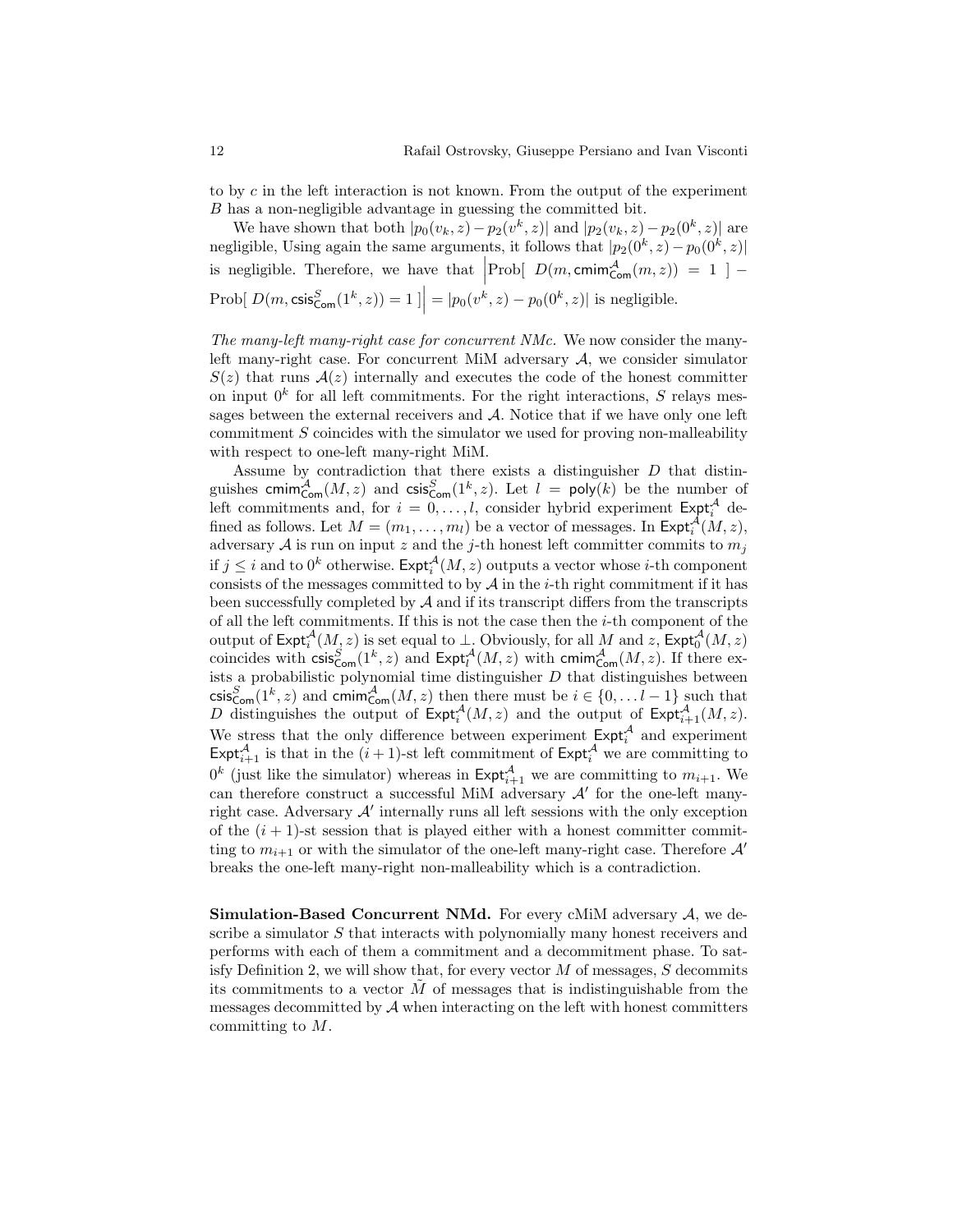The simulator. Since now we also have to care about decommitments, we extend the simulator in the following way. S first runs the left and the right commitment phases with  $A$  executing the code of the honest receiver in the right commitment phases and the code of the honest committer on input message  $0^k$  in the left commitment phase. Notice that  $A$  is interacting solely with  $S$  and no honest receiver is involved. Then S runs the extractors for all the proofs (both in left and right commitment phases) provided by  $A$  in order to get the corresponding witnesses. More precisely, for each right commitment phase, S runs the extractor of  $nmZK$  and we denote by  $(m_i, s_i)$  the witness extracted in the *i*-th right commitment phase; for each left commitment phase, S runs the extractor of the WIPoK and we denote by  $(m_{b_i,i}, s_{b_i,i})$ , with  $b_i \in \{0,1\}$ , the witness extracted in the i-th left commitment phase. Extractions are executed sequentially and thus the running time of S is polynomial.

Next,  $S$  plays the commitment phases with the honest receivers.  $S$  does so by executing the code of the honest committer and using, for the  $i$ -th commitment phase, message  $m_i$  as input.

After the commitment phases have been completed, S receives vector  $M^* =$  $(m_1^{\star}, \ldots, m_l^{\star})$  and has to perform the decommitment phases with A. S does so by resuming the interactions with  $A$  in the following way. In the left decommitment phase corresponding to the *i*-th left commitment phase, S uses knowledge of  $m_{b_i,i}$ to open the commitment (that was originally computed by  $S$  as a commitment to  $0^k$ ) to  $m_i^*$ . In the right decommitment phases, S acts as a honest receiver. Then, for each  $i$ , if  $A$  has successfully completed the  $i$ -th right decommitment phase, then S completes the i-th decommitment phase with the honest receiver decommitting the commitment to  $m_i$  (notice that in the *i*-th commitment phase with honest receivers, S had committed to  $m_i$ ). This ends the description of the simulator S.

The above simulator combines the techniques we propose in this paper to overcome the limitations of the [4] result. Our simulator not only guarantees concurrent NMc as we proved previously, but it will also guarantee concurrent NMd. Notice that the [4] simulator only works for concurrent NMc, while for NMd it immediately fails when a single decommitment phase is executed. We now turn to proving that the described simulator S satisfies Definition 2.

We now prove that the distribution of the messages decommitted by  $A$  when interacting with honest committers and honest receivers is indistinguishable from the distribution of the messages decommitted by  $\mathcal A$  when interacting with  $S$ .

Indistinguishability of the simulation. We start with the one-left many-right case and then we will consider the many-left many-right case. We consider a sequence of experiments  $\textsf{Expt}_i^{\mathcal{A}}(m,z)$  and show that any distinguisher D between the experiments can be used to produce a contradiction. Therefore, the output of each experiment is the output of a distinguisher  $D$  (which existence is assumed by contradiction) on input a message m and a vector M whose i-th component  $\tilde{m}_i$  is defined as follows. If the decommitment phase of the *i*-th right interaction terminates successfully and its transcript is different from all the left interactions,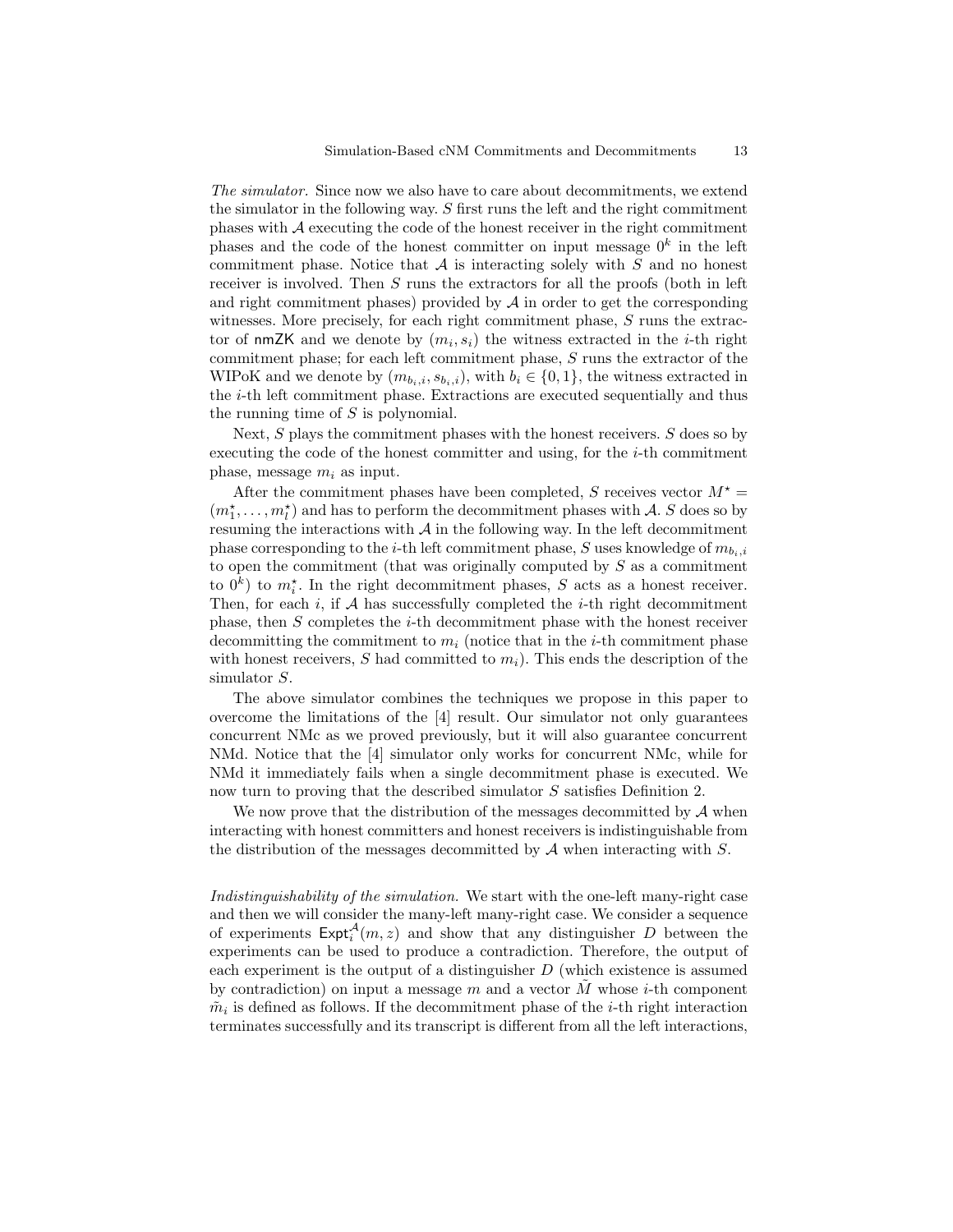then  $\tilde{m}_i$  is the message that A has decommitted in the *i*-th right interaction. Otherwise,  $\tilde{m}_i = \perp$ . We also set  $p_i^{\mathcal{A}}(m, z) = \text{Prob}[\text{Expt}_i^{\mathcal{A}}(m, z) = 1].$ 

 $\text{Ext}_{0}^{\mathcal{A}}(m,z)$  is the experiment in which  $\mathcal{A}$  plays with  $S$  that behaves as a honest receivers in the right interactions and as a honest committer on input m in the left interaction. We notice that, since  $S$  is acting as honest receiver and honest committer,  $p_0^{\mathcal{A}}(m, z)$  is the probability that D outputs 1 on input distributed according to  $\text{cmin}_{\text{Dec}}^{\mathcal{A}}(m, z)$ .

Experiment  $\text{Expt}_1^{\mathcal{A}}(m,z)$  differs from  $\text{Expt}_0$  only because in the left commitment phase,  $S$  runs the extractor of the WIPoK used by  $A$ . Since there is no other deviation, we have that  $p_1^{\mathcal{A}}(m, z) = p_0^{\mathcal{A}}(m, z)$ .

Experiment  $\text{Expt}_2^{\mathcal{A}}(m, z)$  differs from  $\text{Expt}_1$  in that in the left decommitment phase, S executes the code of the honest prover but uses a fake witness (that is the witness extracted in the left commitment phase from A's WIPoK). Next we prove that  $|p_2^{\mathcal{A}}(m,z) - p_1^{\mathcal{A}}(m,z)|$  is negligible. Assume by contradiction that this difference is non-negligible; as the only difference between the two games consists in the witness used in the nmZK played in the decommitment phase, we show how to break the witness indistinguishability of nmZK. Specifically, we play the following game with an external prover  $P$ . We perform the commitment phase like in game  $\text{Expt}_1^{\mathcal{A}}(m, z)$ . In particular, in the left commitment phase S has computed and sent to A commitment  $c = \text{Com}(m, s)$  and A has produced commitments  $c_0$  and  $c_1$  and proved knowledge of the message committed to by one of the two. We denote by  $(m_b, s_b)$  the witness extracted by S from  $\mathcal{A}$ 's WIPoK. The decommitment phase proceeds as in game  $\text{Expt}_1$  with the exception of the execution of nmZK in the left decommitment phase which is performed by the external prover  $P$ .  $P$  is fed with the real witness  $(m, s)$  and the fake witness  $(m_b, s_b)$  and performs the code of the honest prover using one of the two. Notice that the decommitment phase is straight-line. We observe that if  $P$  uses the fake witness then we are actually playing game  $\text{Ext}_2^{\mathcal{A}}(m, z)$  whereas if P uses the real witness we are playing  $\text{Expt}_1^{\mathcal{A}}(m, z)$ . Therefore if D distinguishes these two games, we break the witness indistinguishability of nmZK. We stress that in this reduction we have not used the extractor of the nmZK of the decommitment phase, therefore we can relay messages with P without rewinding it.

Next we consider  $\mathsf{Expt}_3^{\mathcal{A}}(m,z)$  in which  $S$  uses the simulator of nmZK in the left commitment phase. Since the simulation is perfect we have that  $p_3^{\mathcal{A}}(m, z) =$  $p_2^{\mathcal{A}}(m,z)$ .

Next we consider  $\textsf{Expt}_4^{\mathcal{A}}(m,z)$  in which S commits to  $0^k$  in the left commitment phase. Any distinguisher between  $\text{Expt}_4^{\mathcal{A}}(m, z)$  and  $\text{Expt}_3^{\mathcal{A}}(m, z)$  can be easily reduced to a distinguisher between a commitment of  $0^k$  and a commitment of  $m$  using Com, by simply playing this commitment as  $c$ , completing the experiment and then giving in output the same output of the distinguisher. Therefore by the computational hiding of Com we have that  $|p_4^{\mathcal{A}}(m,z) - p_3^{\mathcal{A}}(m,z)|$  is negligible.

Next we consider  $\mathsf{Expt}_5^\mathcal{A}(m,z)$  in which  $S$  runs the honest prover of nmZK in the left commitment phase. Since the simulation is perfect we have that  $p_5^{\mathcal{A}}(m, z) = p_4^{\mathcal{A}}(m, z).$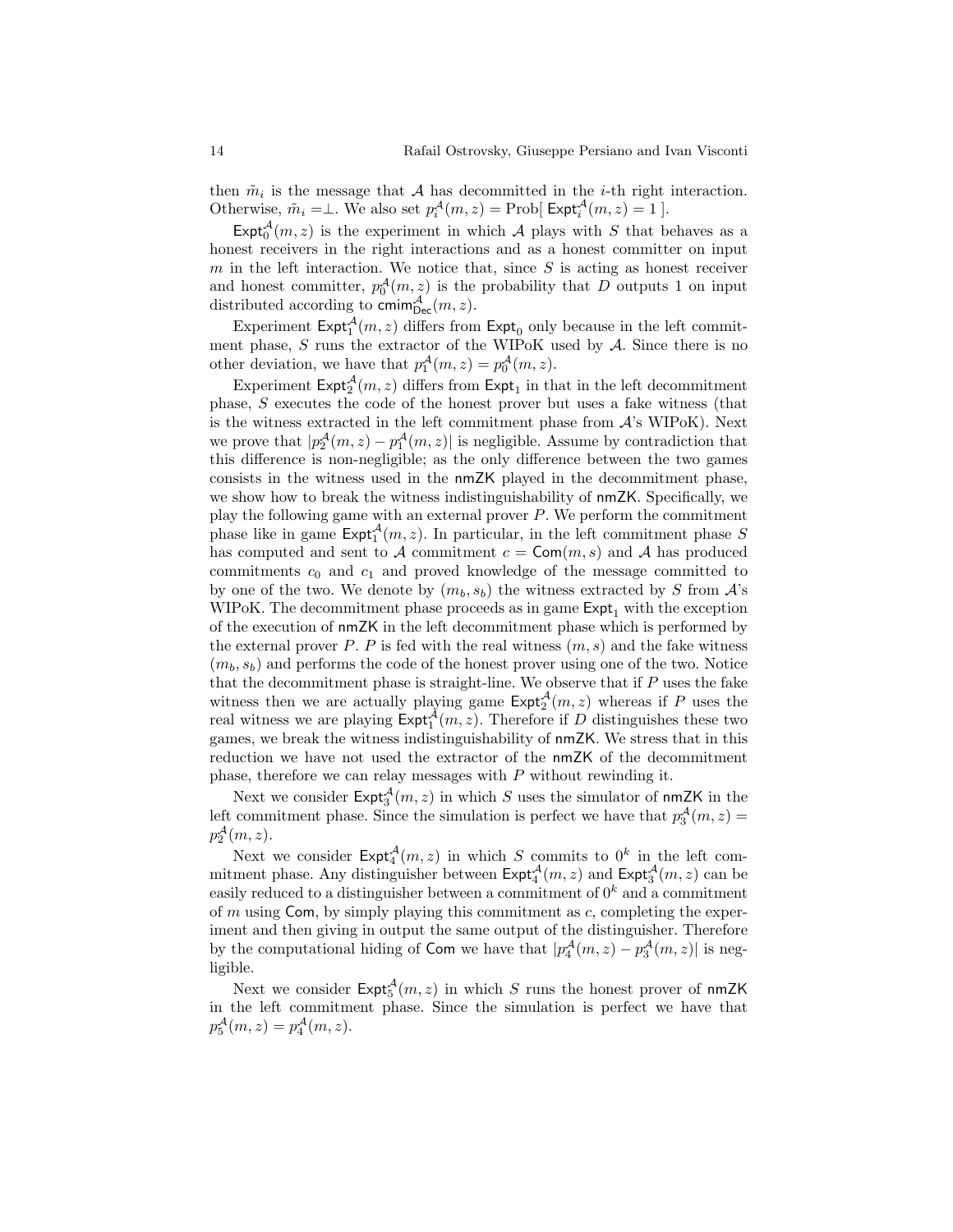This sequence of experiments shows that the distribution of the messages decommitted by  $A$  during the man-in-the-middle game when the honest sender commits and decommits to  $m$  and  $A$  commits and decommits with the honest receiver R (i.e.,  $\text{Expt}_0^{\mathcal{A}}(m,z)$ ), is indistinguishable from the distribution of the messages that  $A$  decommits in the simulated game where  $S$  plays both as sender committing to  $0^k$  and as receiver (i.e.,  $\text{Expt}_5^{\mathcal{A}}(m, z)$ ).

Epilogue. We now show that  $S$  is actually a stand-alone adversary, i.e., it can commit and open to a honest receiver  $R$  the same messages that  $A$  can open and decommit during a man-in-the-middle game.

Following the description of  $S$ , we know that  $S$  commits to  $R$  the messages that it extracts from  $A$  at the end of the commitment phase of the simulated game. The proof of non-malleability with respect to commitment given previously, says that the messages committed by  $S$  to  $R$  have the same distribution of the ones committed by  $\mathcal A$  in the real game. Then the description of S says that S decommits to R the commitments that correspond to the ones that  $A$  decided to decommit to  $S$  in the decommitment phase of the simulated game. Since the indistinguishability of the simulation proved so far says that  $A$  decommits to  $S$ the same messages that  $A$  decommits in the real game, we have that  $S$  decommits to R the same messages decommitted by  $A$  in the real game, unless  $A$  in the real game decommits messages different with respect to the committed ones (indeed,  $S$  never decommits to  $R$  a message that is different from the committed one).

Therefore we now show that in the real game  $A$  can not open to different messages, this will imply that  $S$  decommits to  $R$  messages with the same distribution of the ones decommitted by A.

In the real game A cannot open in a different way. Assume by contradiction that, with some non-negligible probability, in the real game (i.e., when  $A$  plays with a honest prover committing to  $m$  and with honest receivers) there exists  $i$ such that the decommitted message  $m_i'$  is different from the committed message  $m_i^5$ . We denote by  $c_0$  and  $c_1$  the two commitments computed by R in the *i*-th commitment phase of A and by  $b \in \{0,1\}$  the bit such that the receiver R used knowledge of the message committed to by  $c_b$  to perform the WIPoK of the *i*-th commitment phase. Given that  $A$  successfully completes the  $i$ -th decommitment phase then, we can consider the following experiment. Adversary  $A$  plays with a real sender and a receiver-extractor. The real sender commits to m, while the receiver-extractor runs the honest receiver algorithm for all right commitments and runs the extractor of  $nmZK$  of the *i*-th decommitment phase. The receiverextractor with overwhelming probability outputs a pair  $(\hat{m}, \hat{s})$  such that either  $c_b = \textsf{Com}(\hat{m}, \hat{s})$  or  $c_{1-b} = \textsf{Com}(\hat{m}, \hat{s})$  (i.e., since A decommitted to a different message, the witness must be a fake one).

Suppose that with some non-negligible probability it happens that  $c_{1-b}$  =  $\mathsf{Com}(\hat m,\hat s)$ . Then we break the hiding property of Com. Consider the following

<sup>&</sup>lt;sup>5</sup> The committed message is the one uniquely specified by the statistically binding commitment scheme used as sub-protocol.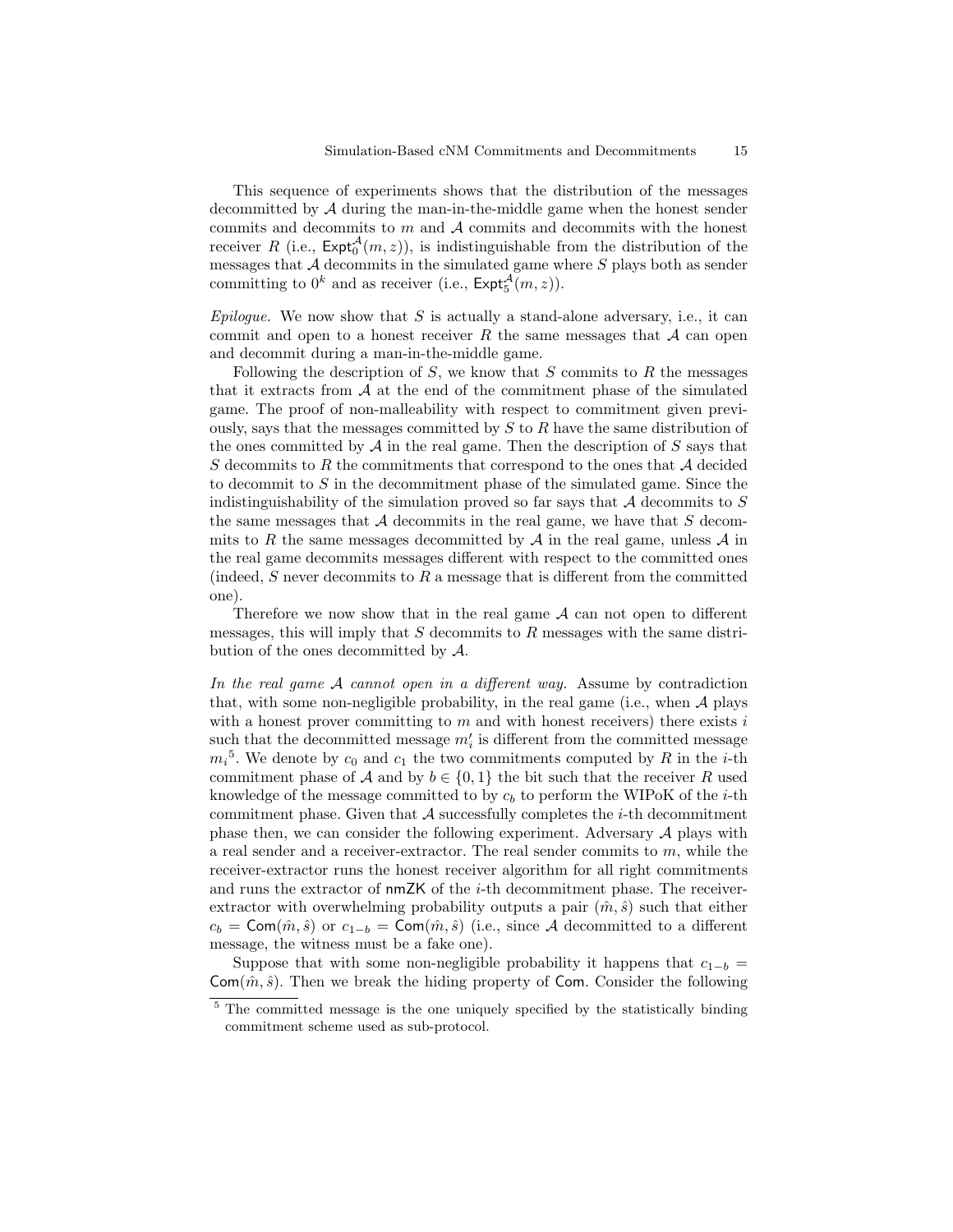adversary  $\beta$  that receives a commitment  $\hat{c}$  and would like to compute the message committed to by  $\hat{c}$  with some non-negligible probability. B interacts with A and plays all commitment phases as the honest senders and receivers, with the only exception of the *i*-th commitment phase played as receiver. Here  $\beta$  picks a random  $b \in \{0,1\}$ , a random  $m_b \in \{0,1\}^k$  and random  $s_b \in \{0,1\}^k$  and computes commitment  $c_b = \text{Com}(m_b, s_b)$  and sets  $c_{1-b} = \hat{c}$ . Then B continues the commitment phase by running the code of the honest prover wiP of the WIPoK using  $(m_b, s_b)$  as witness. By our hypothesis, with some non-negligible probability, the extractor gives the message committed to by  $\hat{c}$ , this gives to  $\beta$ a non-negligible advantage for breaking the hiding property of Com.

Suppose instead that, except with negligible probability, it happens that  $c_b = \textsf{Com}(\hat{m}, \hat{s})$ . We show that the witness indistinguishability of the WIPoK is violated. More specifically, we consider a WI adversary  $\beta$  that executes internally all the previous interactions with the only exception that the WIPoK of the  $i$ -th right commitment phase is played by relaying messages with an external prover (that uses a witness for  $c_{b^*}$  for some  $b^* \in \{0,1\}$ ). B then plays internally the decommitment phases with the exception of the i-th decommitment phase for which the extractor is used. By looking at the extracted witness,  $\beta$  will guess the witness used by the external prover.

*Summing up.* We have therefore shown that  $\mathcal A$  decommits successfully only the committed messages. Moreover, we have shown that in the simulated game  $A$ 's choices for which commitment have to be decommitted are indistinguishable from its choices in the simulated game. These two properties guarantee that S decommits to R messages indistinguishable from the ones decommitted by  $\mathcal A$  in the real game.

This terminates the proof for the one-left many-right case.

The many-left many-right case for concurrent NMd. Let  $l = \text{poly}(k)$  be the size of the vector of messages M, we consider the hybrid games  $\{\text{Expt}_{i}^{\mathcal{A}}\}_{0 \leq i \leq l}$ , where  $\mathsf{Expt}_i^{\mathcal{A}}$  for  $i = 0, \ldots l$  is defined as follows. In the game  $\mathsf{Expt}_i^{\mathcal{A}}$  the committer commits to  $m_j$  as the j-th commitments if  $j \leq i$ , and to  $0^k$  if  $j > i$ . Moreover in  $\text{Expt}_i^{\mathcal{A}}$  the *i*-th commitment is decommitted using a legal witness if  $j \leq i$ and a fake witness if  $j > i$ . Obviously  $\text{Expt}_0^{\mathcal{A}}$  corresponds to the game played by the simulator (including both the commitment and decommitment phases) while  $\text{Expt}_l^{\mathcal{A}}$  corresponds to game played by the honest committer (again, including both the commitment and decommitment phases). For all  $M$  and  $z$  we denote by  $\{ \textsf{csis}_{\textsf{Dec}}^{\textsf{Expt}_i^{\mathcal{A}}}(M,z) \}$  the random variable that associates to each successfully completed decommitment phase of  $\text{Expt}_i^{\mathcal{A}}$  the messages decommitted by  $\mathcal{A}$ . Instead  $\{ \textsf{csis}_{\textsf{Dec}}^{\textsf{Expt},4}(M,z) \}$  associates the value  $\perp$  to interactions that have not been completed by A.

Assume by contradiction that the scheme is not concurrent non-malleable with respect to decommitment. It follows that there must be an index  $i \in$  $\{0, \ldots, l-1\}$  such that D distinguishes with non-negligible probability between  $\{\textsf{csis}_{\textsf{Dec}}^{\textsf{Expt}_i^{\mathcal{A}}}(M,z)\}\$  and  $\{\textsf{csis}_{\textsf{Expt}_{i+1}^{\mathcal{A}}}\textsf{Dec}(M,z)\}\$ . The only difference between game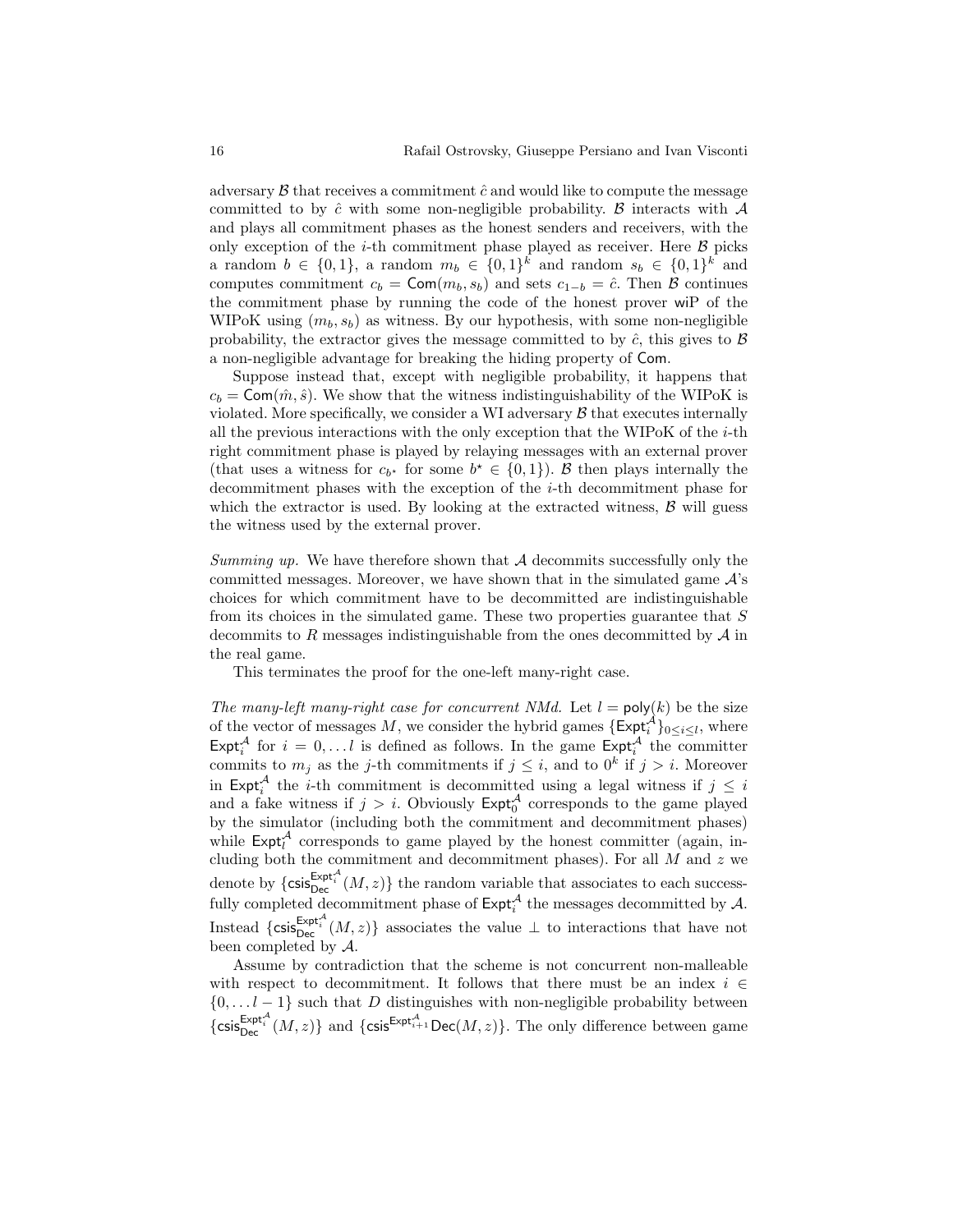$\textsf{Expt}_i^{\mathcal{A}}$  and game  $\textsf{Expt}_{i+1}^{\mathcal{A}}$  for  $i \in \{0, \ldots l-1\}$  is that the  $i+1$  commitment is computed for message  $0^k$  in  $\text{Expt}_i^{\mathcal{A}}$  while it is computed for message  $m_i$  in  $\text{Expt}_{i+1}^{\mathcal{A}}$ . Moreover the corresponding decommitment uses a fake witness in  $\mathsf{Expt}_i^{\mathcal{A}}$  and a legal witness in  $\mathsf{Expt}_{i+1}^{\mathcal{A}}$ .

We can therefore construct a successful MiM adversary  $A'$  for the one-left many-right case. Adversary  $A'$  internally runs all left sessions with the only exception of the  $(i + 1)$ -st commitment and the corresponding decommitment that is played either with a honest committer committing to  $m_{i+1}$  or with the simulator of the one-left many-right case. Therefore  $A'$  breaks the one-left manyright non-malleability which is a contradiction.

From the previous discussion and by observing that existence of a family of claw-free permutations is sufficient for the tools we use, we have the following theorem and corollary.

Theorem 2. Under the assumption of existence of a tag-based one-left manyright perfect cNMZK arguments of knowledge for all NP, of a secure signature scheme and of a statistically-binding non-interactive commitment scheme, commitment scheme NMcd is both simulation-based concurrent NMc and simulationbased concurrent NMd.

Corollary 1. Under the existence of a family of claw-free permutations there exists a constant-round commitment scheme that is both simulation-based concurrent NMc and simulation-based concurrent NMd.

#### 4 Acknowledgments

We thank the anonymous reviewers for their suggestions. The work of the first author has been supported in part by IBM Faculty Award, Xerox Innovation Group Award, NSF grants 0430254, 0716835, 0716389, 0830803 and U.C. MI-CRO grant. The work of the authors has been supported in part by the European Commission through the EU IST program under Contract IST-2002-507932 ECRYPT, and the one of the last two authors through the the EU ICT program under Contract ICT-2007-216646 ECRYPT II and through the FP6 program under contract FP6-1596 AEOLUS.

#### References

- 1. Di Crescenzo, G., Ishai, Y., Ostrovsky, R.: Non-interactive and non-malleable commitment. In: 30th Annual ACM Symposium on Theory of Computing, Dallas, Texas, USA, ACM Press (1998) 141–150
- 2. Di Crescenzo, G., Katz, J., Ostrovsky, R., Smith, A.: Efficient and non-interactive non-malleable commitment. In Pfitzmann, B., ed.: Advances in Cryptology – EU-ROCRYPT 2001. Volume 2045 of Lecture Notes in Computer Science., Innsbruck, Austria, Springer-Verlag, Berlin, Germany (2001) 40–59